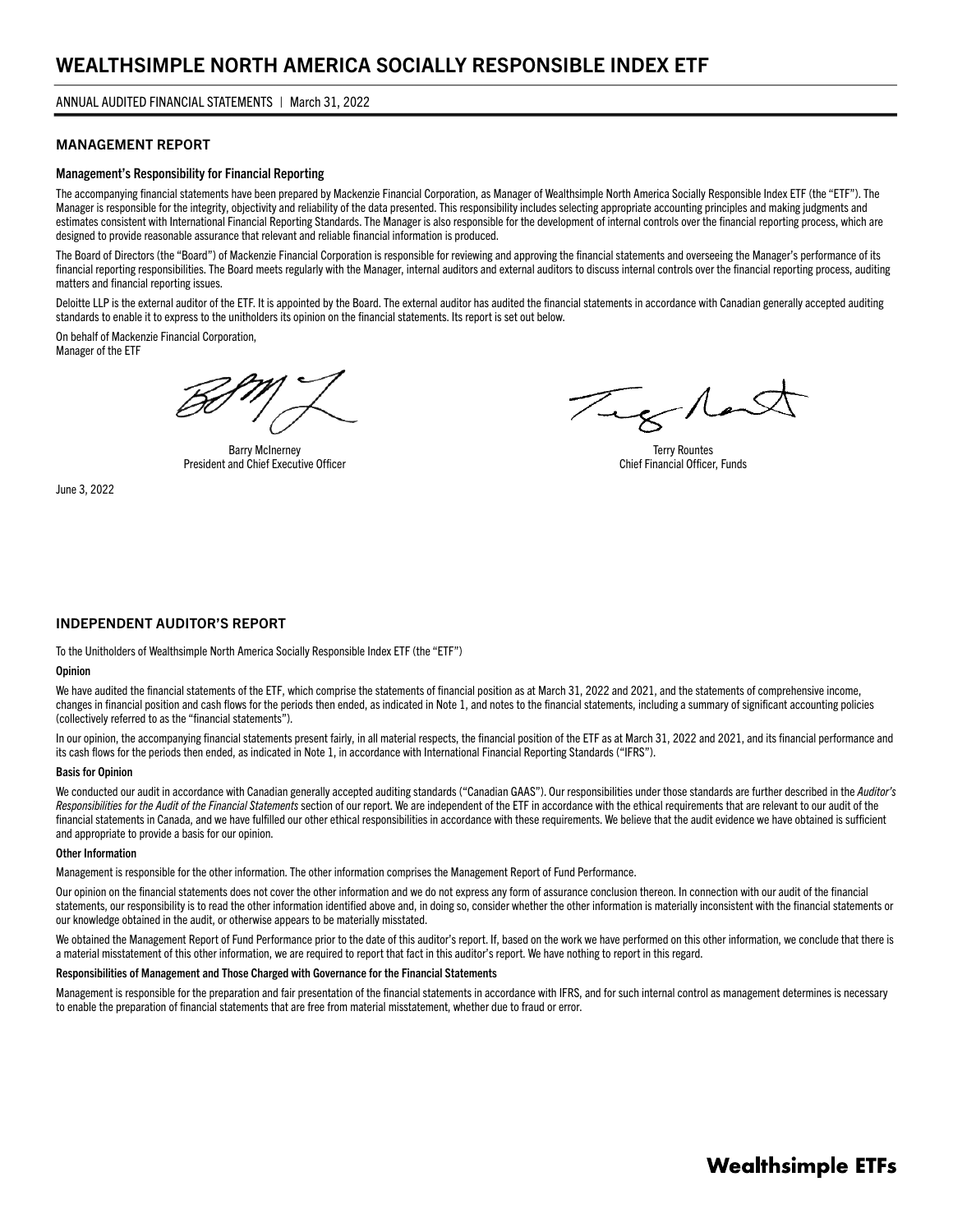#### INDEPENDENT AUDITOR'S REPORT (cont'd)

In preparing the financial statements, management is responsible for assessing the ETF's ability to continue as a going concern, disclosing, as applicable, matters related to going concern and using the going concern basis of accounting unless management either intends to liquidate the ETF or to cease operations, or has no realistic alternative but to do so.

Those charged with governance are responsible for overseeing the ETF's financial reporting process.

#### Auditor's Responsibilities for the Audit of the Financial Statements

Our objectives are to obtain reasonable assurance about whether the financial statements as a whole are free from material misstatement, whether due to fraud or error, and to issue an auditor's report that includes our opinion. Reasonable assurance is a high level of assurance, but is not a guarantee that an audit conducted in accordance with Canadian GAAS will always detect a material misstatement when it exists. Misstatements can arise from fraud or error and are considered material if, individually or in the aggregate, they could reasonably be expected to influence the economic decisions of users taken on the basis of these financial statements.

As part of an audit in accordance with Canadian GAAS, we exercise professional judgment and maintain professional skepticism throughout the audit. We also:

- Identify and assess the risks of material misstatement of the financial statements, whether due to fraud or error, design and perform audit procedures responsive to those risks, and obtain audit evidence that is sufficient and appropriate to provide a basis for our opinion. The risk of not detecting a material misstatement resulting from fraud is higher than for one resulting from error, as fraud may involve collusion, forgery, intentional omissions, misrepresentations, or the override of internal control.
- Obtain an understanding of internal control relevant to the audit in order to design audit procedures that are appropriate in the circumstances, but not for the purpose of expressing an opinion on the effectiveness of the ETF's internal control.
- Evaluate the appropriateness of accounting policies used and the reasonableness of accounting estimates and related disclosures made by management.
- Conclude on the appropriateness of management's use of the going concern basis of accounting and, based on the audit evidence obtained, whether a material uncertainty exists related to events or conditions that may cast significant doubt on the ETF's ability to continue as a going concern. If we conclude that a material uncertainty exists, we are required to draw attention in our auditor's report to the related disclosures in the financial statements or, if such disclosures are inadequate, to modify our opinion. Our conclusions are based on the audit evidence obtained up to the date of our auditor's report. However, future events or conditions may cause the ETF to cease to continue as a going concern.
- Evaluate the overall presentation, structure and content of the financial statements, including the disclosures, and whether the financial statements represent the underlying transactions and events in a manner that achieves fair presentation.

We communicate with those charged with governance regarding, among other matters, the planned scope and timing of the audit and significant audit findings, including any significant deficiencies in internal control that we identify during our audit.

We also provide those charged with governance with a statement that we have complied with relevant ethical requirements regarding independence, and to communicate with them all relationships and other matters that may reasonably be thought to bear on our independence, and where applicable, related safeguards.

The engagement partner on the audit resulting in this independent auditor's report is Erez Seiler.

eloitte 11P

Chartered Professional Accountants Licensed Public Accountants Toronto, Ontario June 15, 2022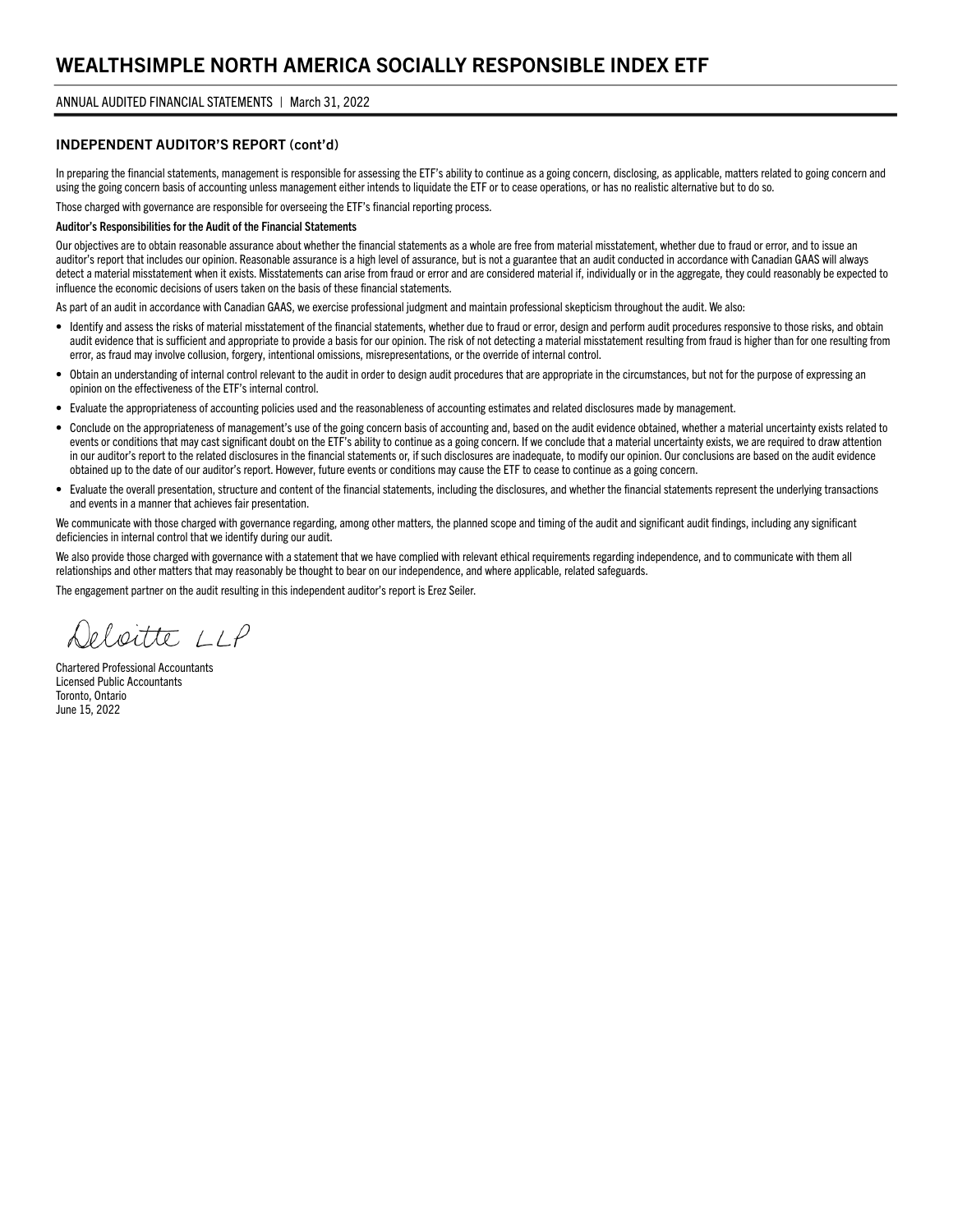#### STATEMENTS OF FINANCIAL POSITION STATEMENTS OF COMPREHENSIVE INCOME

*at March 31 (in \$ 000 except per unit amounts)*

|                                          | 2022<br>\$ | 2021<br>\$ |
|------------------------------------------|------------|------------|
| <b>ASSETS</b>                            |            |            |
| <b>Current assets</b>                    |            |            |
| Investments at fair value                | 489,770    | 347,114    |
| Cash and cash equivalents                | 609        | 382        |
| Dividends receivable                     | 470        | 299        |
| Accounts receivable for investments sold |            |            |
| Accounts receivable for units issued     |            |            |
| Total assets                             | 490.849    | 347,795    |
|                                          |            |            |

#### LIABILITIES

| <b>Current liabilities</b>                 |         |         |
|--------------------------------------------|---------|---------|
| Accounts payable for investments purchased |         |         |
| Accounts payable for units redeemed        |         |         |
| Due to manager                             | 94      | 69      |
| <b>Total liabilities</b>                   | 94      | 69      |
| Net assets attributable to unitholders     | 490.755 | 347.726 |

*for the periods ended March 31 (in \$ 000 except per unit amounts)*

|                                                               | 2022<br>\$ | 2021<br>\$ |
|---------------------------------------------------------------|------------|------------|
| Income                                                        |            |            |
| <b>Dividends</b>                                              | 6,564      | 3,143      |
| Interest income                                               | ı          |            |
| Other changes in fair value of investments and other          |            |            |
| net assets                                                    |            |            |
| Net realized gain (loss)                                      | 37,040     | 12,875     |
| Net unrealized gain (loss)                                    | (8, 447)   | 32,541     |
| Securities lending income                                     | 2          |            |
| Total income (loss)                                           | 35,160     | 48,559     |
|                                                               |            |            |
| Expenses (note 6)                                             |            |            |
| Management fees                                               | 992        | 462        |
| Interest charges                                              |            | 1          |
| Commissions and other portfolio transaction costs             | 70         | 46         |
| <b>Independent Review Committee fees</b>                      | 1          | 1          |
| <b>Expenses before amounts absorbed by Manager</b>            | 1,063      | 510        |
| Expenses absorbed by Manager                                  |            |            |
| Net expenses                                                  | 1,063      | 510        |
| Increase (decrease) in net assets attributable to unitholders |            |            |
| from operations before tax                                    | 34,097     | 48,049     |
| Foreign withholding tax expense (recovery)                    | 689        | 287        |
| Foreign income taxes paid (recovered)                         |            |            |
| Increase (decrease) in net assets attributable to unitholders |            |            |
| from operations                                               | 33,408     | 47,762     |

#### Increase (decrease) in net assets attributable to unitholders from operations (note 3)

|          |      | ununuters from operations (note 3) |        |            |  |
|----------|------|------------------------------------|--------|------------|--|
|          |      | per unit                           |        | per series |  |
|          | 2022 | 2021                               | 2022   | 2021       |  |
| Series E | 2.44 | 5.16                               | 33.408 | 47.762     |  |
|          |      |                                    | 33.408 | 47,762     |  |

Net assets attributable to unitholders (note 3)

|          |       | per unit |         | per series |
|----------|-------|----------|---------|------------|
|          | 2022  | 2021     | 2022    | 2021       |
| Series E | 32.50 | 29.98    | 490.755 | 347.726    |
|          |       |          | 490.755 | 347.726    |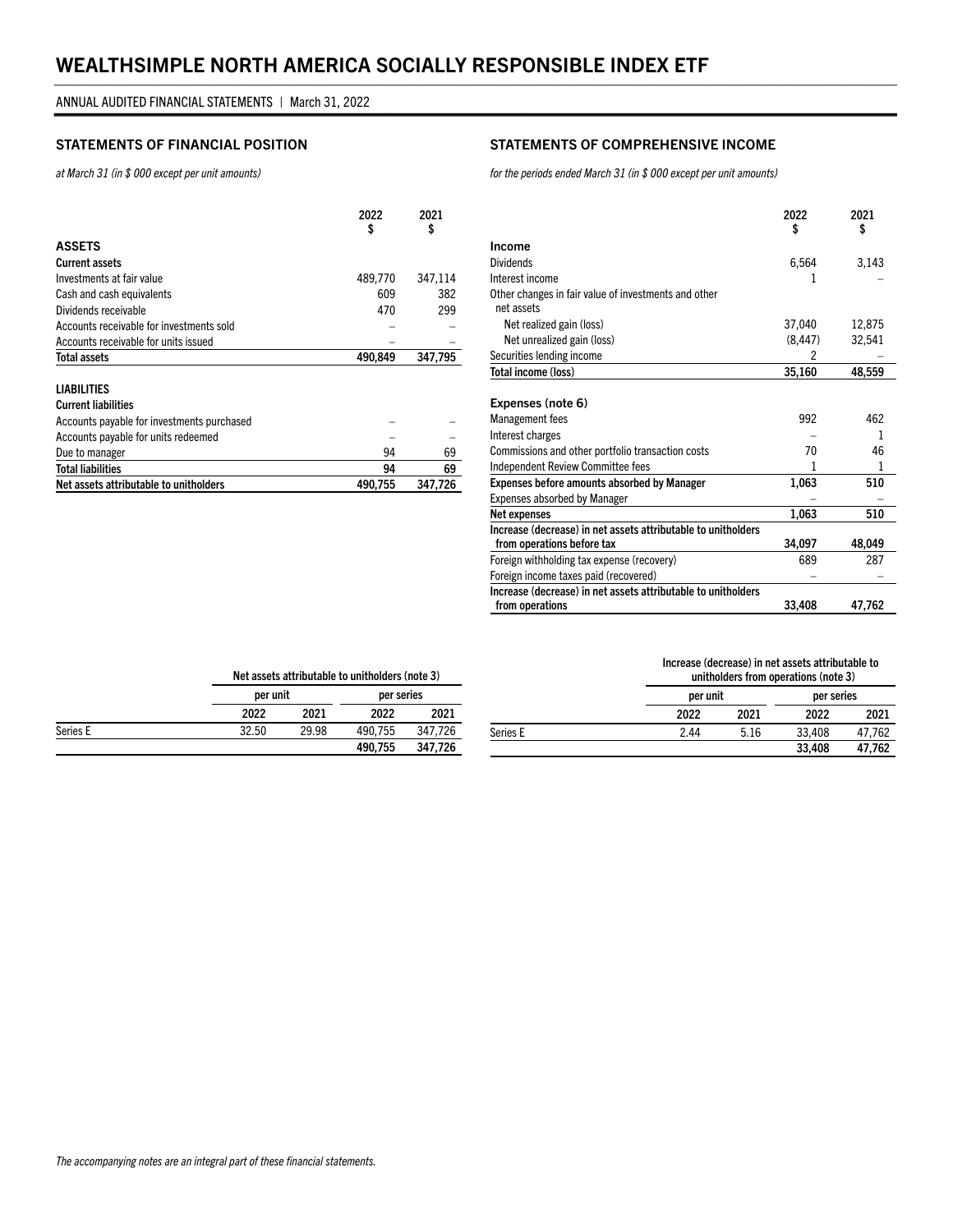### STATEMENTS OF CHANGES IN FINANCIAL POSITION

*for the periods ended March 31 (in \$ 000 except per unit amounts)*

|                                                               | <b>Series E</b> |          |
|---------------------------------------------------------------|-----------------|----------|
|                                                               | 2022            | 2021     |
| NET ASSETS ATTRIBUTABLE TO UNITHOLDERS                        |                 |          |
| <b>Beginning of period</b>                                    | 347,726         |          |
| Increase (decrease) in net assets from operations             | 33,408          | 47,762   |
| Distributions paid to unitholders:                            |                 |          |
| Investment income                                             | (4, 459)        | (1,598)  |
| Capital gains                                                 | (36, 389)       | (4,688)  |
| Total distributions paid to unitholders                       | (40, 848)       | (6, 286) |
| Unit transactions:                                            |                 |          |
| Proceeds from units issued                                    | 127,217         | 301,562  |
| <b>Reinvested distributions</b>                               | 36.389          | 4.688    |
| Payments on redemption of units                               | (13, 137)       |          |
| Total unit transactions                                       | 150,469         | 306,250  |
| Increase (decrease) in net assets attributable to unitholders | 143,029         | 347,726  |
| End of period                                                 | 490,755         | 347,726  |
|                                                               |                 |          |
| Increase (decrease) in units (in thousands) (note 7):         | <b>Units</b>    |          |
| Units outstanding – beginning of period                       | 11,600          |          |
| Issued                                                        | 3,900           | 11,600   |
| <b>Reinvested distributions</b>                               |                 |          |
| Redeemed                                                      | (400)           |          |
| Units outstanding - end of period                             | 15,100          | 11,600   |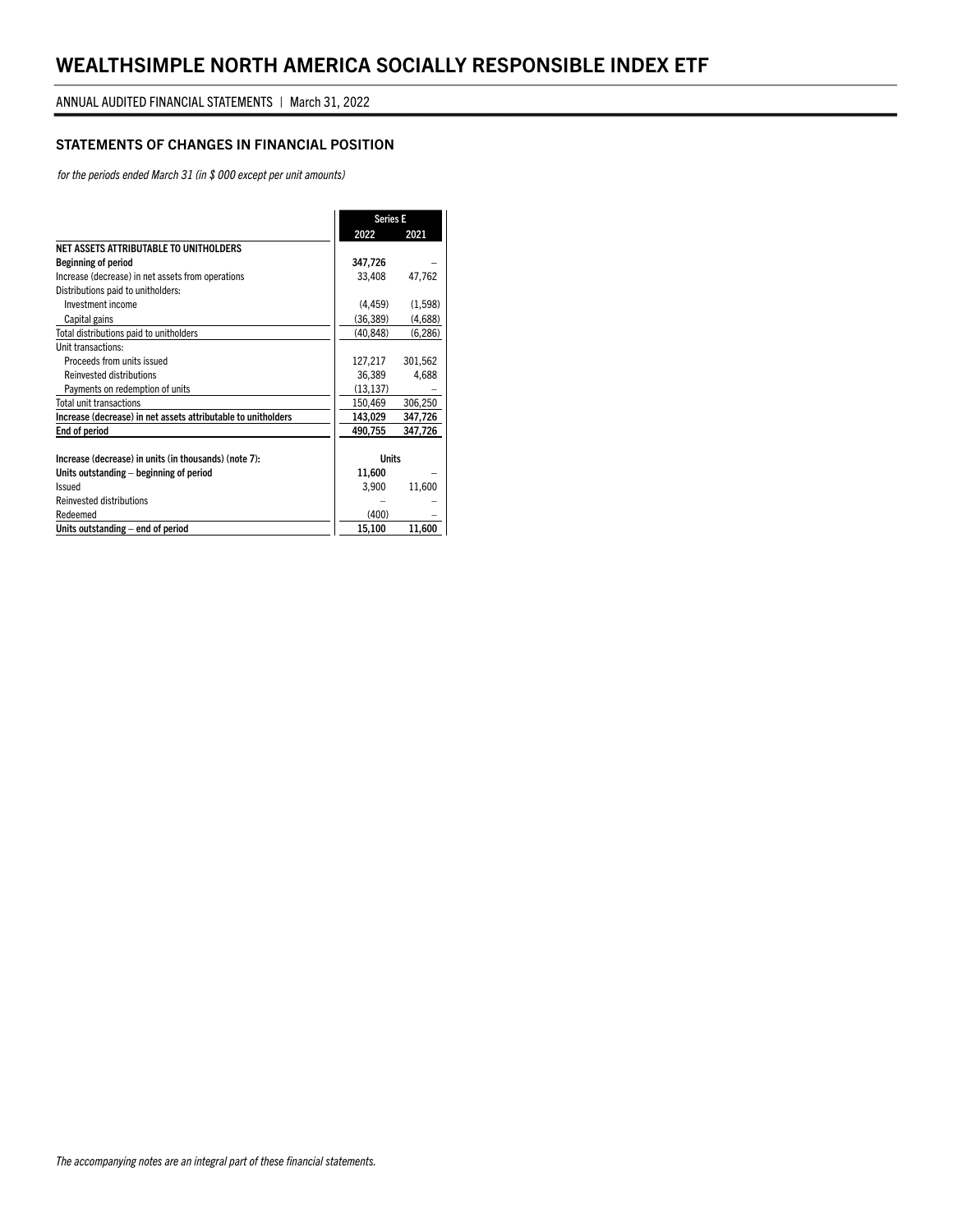#### STATEMENTS OF CASH FLOWS

*for the periods ended March 31 (in \$ 000)*

|                                                                      | 2022<br>S  | 2021<br>\$ |
|----------------------------------------------------------------------|------------|------------|
| Cash flows from operating activities                                 |            |            |
| Net increase (decrease) in net assets attributable to                |            |            |
| unitholders from operations                                          | 33,408     | 47,762     |
| Adjustments for:                                                     |            |            |
| Net realized loss (gain) on investments                              | (37,030)   | (12, 852)  |
| Change in net unrealized loss (gain) on investments                  | 8,447      | (32, 541)  |
| Purchase of investments                                              | (302, 521) | (147, 463) |
| Proceeds from sale and maturity of investments                       | 302,199    | 142,633    |
| (Increase) decrease in accounts receivable and other assets          | (171)      | (299)      |
| Increase (decrease) in accounts payable and other liabilities        | 25         | 69         |
| Net cash provided by (used in) operating activities                  | 4,357      | (2,691)    |
|                                                                      |            |            |
| Cash flows from financing activities                                 |            |            |
| Proceeds from units issued                                           | 383        | 4,679      |
| Payments on redemption of units                                      | (45)       |            |
| Distributions paid net of reinvestments                              | (4, 459)   | (1, 598)   |
| Net cash provided by (used in) financing activities                  | (4, 121)   | 3,081      |
|                                                                      |            |            |
| Net increase (decrease) in cash and cash equivalents                 | 236        | 390        |
| Cash and cash equivalents at beginning of period                     | 382        |            |
| Effect of exchange rate fluctuations on cash and cash                |            |            |
| equivalents                                                          | (9)        | (8)        |
| Cash and cash equivalents at end of period                           | 609        | 382        |
|                                                                      |            |            |
| Cash                                                                 | 609        | 382        |
| Cash equivalents                                                     |            |            |
| Cash and cash equivalents at end of period                           | 609        | 382        |
|                                                                      |            |            |
| Supplementary disclosures on cash flow from operating<br>activities: |            |            |
| Dividends received                                                   | 6,393      | 2,844      |
| Foreign taxes paid                                                   | 689        | 287        |
| Interest received                                                    | 1          |            |
| Interest paid                                                        |            | 1          |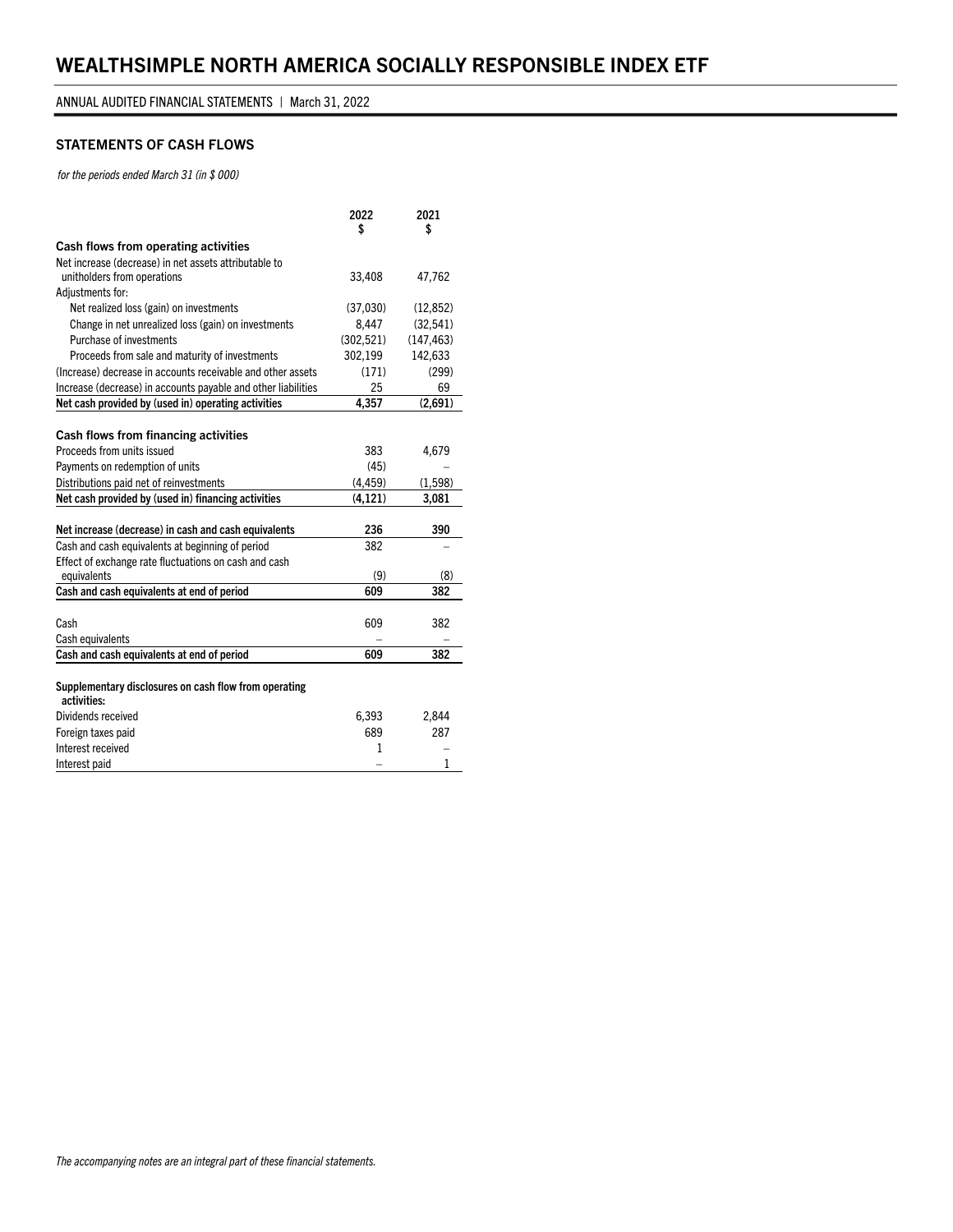#### ANNUAL AUDITED FINANCIAL STATEMENTS | March 31, 2022

### SCHEDULE OF INVESTMENTS

*as at March 31, 2022*

|                                                                     | Country                                      | Sector                                                         | Par Value/<br>No. of<br><b>Shares/Units</b> | Average<br>Cost<br>(\$000) | Fair<br>Value<br>(\$000) |
|---------------------------------------------------------------------|----------------------------------------------|----------------------------------------------------------------|---------------------------------------------|----------------------------|--------------------------|
|                                                                     |                                              |                                                                |                                             |                            |                          |
| <b>EQUITIES</b>                                                     |                                              |                                                                |                                             |                            |                          |
| A.O. Smith Corp.                                                    | <b>United States</b>                         | Industrials                                                    | 40,834                                      | 3,599                      | 3,261                    |
| AbbVie Inc.                                                         | <b>United States</b>                         | <b>Health Care</b>                                             | 20,556                                      | 3,074                      | 4.165                    |
| ABIOMED Inc.                                                        | <b>United States</b>                         | <b>Health Care</b>                                             | 5,160                                       | 2,095                      | 2,137                    |
| <b>Accenture PLC Class A</b>                                        | <b>United States</b>                         | <b>Information Technology</b>                                  | 3,467                                       | 1,126                      | 1,462                    |
| Advanced Micro Devices Inc.                                         | <b>United States</b>                         | <b>Information Technology</b><br><b>Financials</b>             | 5,239                                       | 599<br>767                 | 716<br>886               |
| Aflac Inc.<br>Agilent Technologies Inc.                             | <b>United States</b><br><b>United States</b> | <b>Health Care</b>                                             | 11,003<br>18,646                            | 2,831                      | 3,084                    |
| Alleghany Corp.                                                     | <b>United States</b>                         | <b>Financials</b>                                              | 1,062                                       | 904                        | 1,125                    |
| The Allstate Corp.                                                  | <b>United States</b>                         | <b>Financials</b>                                              | 6,787                                       | 951                        | 1,175                    |
| Ally Financial Inc.                                                 | <b>United States</b>                         | <b>Financials</b>                                              | 10,054                                      | 557                        | 547                      |
| Alphabet Inc. Class A                                               | <b>United States</b>                         | <b>Communication Services</b>                                  | 465                                         | 1,170                      | 1,617                    |
| Amazon.com Inc.                                                     | <b>United States</b>                         | <b>Consumer Discretionary</b>                                  | 842                                         | 3,328                      | 3,431                    |
| American Express Co.                                                | <b>United States</b>                         | <b>Financials</b>                                              | 3,377                                       | 557                        | 789                      |
| American International Group Inc.                                   | <b>United States</b>                         | <b>Financials</b>                                              | 9,017                                       | 689                        | 708                      |
| Amgen Inc.                                                          | <b>United States</b>                         | <b>Health Care</b>                                             | 12,403                                      | 3,702                      | 3,750                    |
| Anthem Inc.                                                         | <b>United States</b>                         | <b>Health Care</b>                                             | 4,538                                       | 1,957                      | 2,787                    |
| Aon PLC                                                             | Ireland                                      | <b>Financials</b>                                              | 2,819                                       | 802                        | 1,148                    |
| Apollo Global Management Inc.                                       | <b>United States</b>                         | <b>Financials</b>                                              | 7,585                                       | 698                        | 588                      |
| Apple Inc.                                                          | <b>United States</b>                         | <b>Information Technology</b>                                  | 6,228                                       | 933                        | 1,360                    |
| Applied Materials Inc.                                              | <b>United States</b><br><b>United States</b> | <b>Information Technology</b>                                  | 14,504                                      | 1,891                      | 2,390                    |
| <b>Aptiv PLC</b><br>Arch Capital Group Ltd.                         | <b>United States</b>                         | <b>Consumer Discretionary</b><br><b>Financials</b>             | 13,115<br>14,603                            | 2,372<br>886               | 1,963<br>884             |
| Arista Networks Inc.                                                | <b>United States</b>                         | <b>Information Technology</b>                                  | 6,707                                       | 646                        | 1,165                    |
| Autodesk Inc.                                                       | <b>United States</b>                         | Information Technology                                         | 3,705                                       | 1,358                      | 993                      |
| Automatic Data Processing Inc.                                      | <b>United States</b>                         | <b>Information Technology</b>                                  | 5,373                                       | 1,197                      | 1,528                    |
| Bank of America Corp.                                               | <b>United States</b>                         | <b>Financials</b>                                              | 12,976                                      | 645                        | 669                      |
| <b>Bank of Montreal</b>                                             | Canada                                       | <b>Financials</b>                                              | 7,399                                       | 795                        | 1,088                    |
| The Bank of New York Mellon Corp.                                   | <b>United States</b>                         | <b>Financials</b>                                              | 11,612                                      | 896                        | 720                      |
| The Bank of Nova Scotia                                             | Canada                                       | <b>Financials</b>                                              | 13,136                                      | 1,060                      | 1,177                    |
| BCE Inc.                                                            | Canada                                       | <b>Communication Services</b>                                  | 34,375                                      | 2,020                      | 2,382                    |
| Best Buy Co. Inc.                                                   | <b>United States</b>                         | <b>Consumer Discretionary</b>                                  | 19,955                                      | 2,636                      | 2,268                    |
| Biogen Inc.                                                         | <b>United States</b>                         | <b>Health Care</b>                                             | 5,882                                       | 1,943                      | 1,549                    |
| The Blackstone Group Inc. Class A                                   | <b>United States</b>                         | <b>Financials</b>                                              | 5,364                                       | 564                        | 851                      |
| Block Inc.                                                          | <b>United States</b>                         | <b>Information Technology</b>                                  | 4,682                                       | 836                        | 794                      |
| Booking Holdings Inc.<br><b>Broadridge Financial Solutions Inc.</b> | <b>United States</b><br><b>United States</b> | <b>Consumer Discretionary</b><br><b>Information Technology</b> | 912<br>7,800                                | 2,355<br>1,628             | 2,678<br>1,518           |
| Burlington Stores Inc.                                              | <b>United States</b>                         | <b>Consumer Discretionary</b>                                  | 6,662                                       | 2,633                      | 1,517                    |
| C.H. Robinson Worldwide Inc.                                        | <b>United States</b>                         | <b>Industrials</b>                                             | 34,580                                      | 3,939                      | 4,655                    |
| <b>Canadian Imperial Bank of Commerce</b>                           | Canada                                       | <b>Financials</b>                                              | 7,595                                       | 932                        | 1,153                    |
| Capital One Financial Corp.                                         | <b>United States</b>                         | <b>Financials</b>                                              | 3,422                                       | 530                        | 562                      |
| Cboe Global Markets Inc.                                            | <b>United States</b>                         | <b>Financials</b>                                              | 6,049                                       | 796                        | 865                      |
| CBRE Group Inc. Class A                                             | <b>United States</b>                         | <b>Real Estate</b>                                             | 5,445                                       | 516                        | 623                      |
| Centene Corp.                                                       | <b>United States</b>                         | <b>Health Care</b>                                             | 24,267                                      | 2,436                      | 2,554                    |
| CGI Inc.                                                            | Canada                                       | <b>Information Technology</b>                                  | 18,783                                      | 1,833                      | 1,871                    |
| Chubb Ltd.                                                          | <b>United States</b>                         | Financials                                                     | 3,778                                       | 819                        | 1,010                    |
| Church & Dwight Co. Inc.                                            | <b>United States</b>                         | <b>Consumer Staples</b>                                        | 46,769                                      | 5,450                      | 5,811                    |
| Cincinnati Financial Corp.                                          | <b>United States</b>                         | <b>Financials</b>                                              | 5,404                                       | 617                        | 919                      |
| Cisco Systems Inc.                                                  | <b>United States</b>                         | Information Technology                                         | 20,863                                      | 1,275                      | 1,454                    |
| Citizens Financial Group Inc.                                       | <b>United States</b>                         | <b>Financials</b>                                              | 9,460                                       | 570                        | 536                      |
| The Clorox Co.<br>CME Group Inc.                                    | <b>United States</b><br><b>United States</b> | <b>Consumer Staples</b><br><b>Financials</b>                   | 25,957<br>3,323                             | 6,348<br>1,008             | 4,512<br>988             |
| The Coca-Cola Co.                                                   | <b>United States</b>                         | <b>Consumer Staples</b>                                        | 85,559                                      | 5,734                      | 6,631                    |
| <b>Cognizant Technology Solutions Corp.</b>                         | <b>United States</b>                         | <b>Information Technology</b>                                  | 12,677                                      | 1,418                      | 1,421                    |
| Colgate Palmolive Co.                                               | <b>United States</b>                         | <b>Consumer Staples</b>                                        | 62,815                                      | 6,052                      | 5,955                    |
| Comcast Corp. Class A                                               | <b>United States</b>                         | <b>Communication Services</b>                                  | 58,008                                      | 3,810                      | 3,395                    |
| <b>Constellation Software Inc.</b>                                  | Canada                                       | <b>Information Technology</b>                                  | 796                                         | 1,496                      | 1,701                    |
| CoStar Group Inc.                                                   | <b>United States</b>                         | Industrials                                                    | 14,888                                      | 1,605                      | 1,240                    |
| Cummins Inc.                                                        | <b>United States</b>                         | Industrials                                                    | 15,076                                      | 4,118                      | 3,866                    |
| CVS Health Corp.                                                    | <b>United States</b>                         | <b>Health Care</b>                                             | 26,096                                      | 2,766                      | 3,302                    |
| D.R. Horton Inc.                                                    | <b>United States</b>                         | <b>Consumer Discretionary</b>                                  | 71,291                                      | 6,815                      | 6,641                    |
| Danaher Corp.                                                       | <b>United States</b>                         | <b>Health Care</b>                                             | 9,598                                       | 3,559                      | 3,520                    |
| DAVITA Inc.                                                         | <b>United States</b>                         | <b>Health Care</b>                                             | 20,370                                      | 2,742                      | 2,880                    |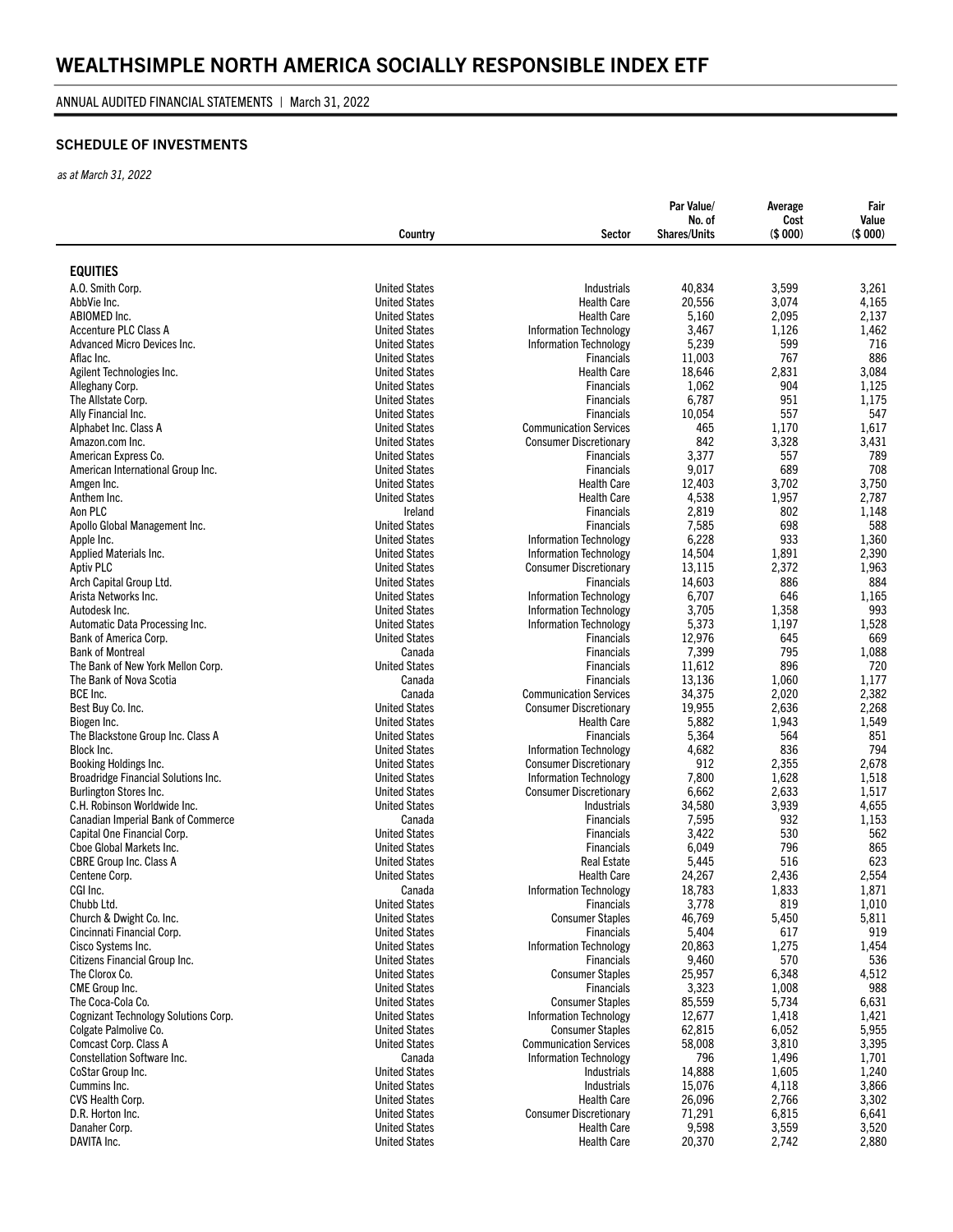## SCHEDULE OF INVESTMENTS (cont'd)

*as at March 31, 2022*

|                                                      | Country                                      | Sector                                              | Par Value/<br>No. of<br><b>Shares/Units</b> | Average<br>Cost<br>(\$000) | Fair<br>Value<br>(\$000) |
|------------------------------------------------------|----------------------------------------------|-----------------------------------------------------|---------------------------------------------|----------------------------|--------------------------|
|                                                      |                                              |                                                     |                                             |                            |                          |
| <b>EQUITIES (cont'd)</b>                             |                                              |                                                     |                                             |                            |                          |
| Deere & Co.                                          | <b>United States</b>                         | <b>Industrials</b>                                  | 8,248                                       | 3,043                      | 4,284                    |
| Dell Technologies Inc. Class C                       | <b>United States</b>                         | <b>Information Technology</b>                       | 17,137                                      | 1,287                      | 1,075                    |
| DexCom Inc.                                          | <b>United States</b>                         | <b>Health Care</b>                                  | 3,399                                       | 1,686                      | 2,174                    |
| <b>Discover Financial Services</b>                   | <b>United States</b>                         | <b>Financials</b>                                   | 3,712                                       | 385                        | 511                      |
| Dollarama Inc.                                       | Canada                                       | <b>Consumer Discretionary</b>                       | 64,678                                      | 4,263                      | 4,586                    |
| Edwards Lifesciences Corp.                           | <b>United States</b>                         | <b>Health Care</b>                                  | 19,542                                      | 2,810                      | 2,876                    |
| Electronic Arts Inc.                                 | <b>United States</b>                         | <b>Communication Services</b>                       | 67,788                                      | 11,828<br>917              | 10,720                   |
| EPAM Systems Inc.<br>Equifax Inc.                    | <b>United States</b><br><b>United States</b> | <b>Information Technology</b><br><b>Industrials</b> | 1,546<br>11,910                             | 2,939                      | 573<br>3,530             |
| The Estée Lauder Companies Inc. Class A              | <b>United States</b>                         | <b>Consumer Staples</b>                             | 11,024                                      | 3,518                      | 3,753                    |
| Etsy Inc.                                            | <b>United States</b>                         | <b>Consumer Discretionary</b>                       | 7,202                                       | 1,469                      | 1,119                    |
| Expeditors International of Washington Inc.          | <b>United States</b>                         | <b>Industrials</b>                                  | 31,521                                      | 3,858                      | 4,065                    |
| F5 Networks Inc.                                     | <b>United States</b>                         | <b>Information Technology</b>                       | 5,117                                       | 1,297                      | 1,337                    |
| Fairfax Financial Holdings Ltd. Sub. voting          | Canada                                       | <b>Financials</b>                                   | 1,574                                       | 898                        | 1,074                    |
| Fastenal Co.                                         | <b>United States</b>                         | <b>Industrials</b>                                  | 43,734                                      | 3,099                      | 3,248                    |
| Fidelity National Information Services Inc.          | <b>United States</b>                         | <b>Information Technology</b>                       | 10,057                                      | 1,376                      | 1,263                    |
| <b>Fifth Third Bancorp</b>                           | <b>United States</b>                         | <b>Financials</b>                                   | 10,817                                      | 561                        | 582                      |
| First Republic Bank                                  | <b>United States</b>                         | <b>Financials</b>                                   | 3,517                                       | 662                        | 713                      |
| FirstService Corp.                                   | Canada                                       | <b>Real Estate</b>                                  | 4,013                                       | 953                        | 726                      |
| Fortinet Inc.                                        | <b>United States</b>                         | <b>Information Technology</b>                       | 2,972                                       | 685                        | 1,270                    |
| Franklin Resources Inc.                              | <b>United States</b>                         | <b>Financials</b>                                   | 17,917                                      | 728                        | 625                      |
| Gartner Inc.                                         | <b>United States</b>                         | <b>Information Technology</b>                       | 3,453                                       | 783                        | 1,284                    |
| General Mills Inc.                                   | <b>United States</b>                         | <b>Consumer Staples</b>                             | 71,691                                      | 5,654                      | 6,069                    |
| Genuine Parts Co.                                    | <b>United States</b>                         | <b>Consumer Discretionary</b>                       | 17,685                                      | 2,390                      | 2,786                    |
| George Weston Ltd.<br>Gilead Sciences Inc.           | Canada<br><b>United States</b>               | <b>Consumer Staples</b><br><b>Health Care</b>       | 32,192<br>39,115                            | 4,320<br>3,196             | 4,956<br>2,907           |
| The Goldman Sachs Group Inc.                         | <b>United States</b>                         | Financials                                          | 1,671                                       | 755                        | 690                      |
| $\mathbf{1}$<br>Great-West Lifeco Inc.               | Canada                                       | <b>Financials</b>                                   | 27,435                                      | 815                        | 1,011                    |
| The Hartford Financial Services Group Inc.           | <b>United States</b>                         | <b>Financials</b>                                   | 8,080                                       | 528                        | 725                      |
| Hasbro Inc.                                          | <b>United States</b>                         | <b>Consumer Discretionary</b>                       | 74,588                                      | 9,036                      | 7,638                    |
| Henry Schein Inc.                                    | <b>United States</b>                         | <b>Health Care</b>                                  | 32,663                                      | 2,879                      | 3,560                    |
| The Hershey Co.                                      | <b>United States</b>                         | <b>Consumer Staples</b>                             | 24,888                                      | 5,006                      | 6,740                    |
| Hewlett Packard Enterprise Co.                       | <b>United States</b>                         | <b>Information Technology</b>                       | 58,983                                      | 1,106                      | 1,232                    |
| Hologic Inc.                                         | <b>United States</b>                         | <b>Health Care</b>                                  | 33,636                                      | 2,791                      | 3,230                    |
| The Home Depot Inc.                                  | <b>United States</b>                         | <b>Consumer Discretionary</b>                       | 6,752                                       | 3,177                      | 2,527                    |
| Humana Inc.                                          | <b>United States</b>                         | <b>Health Care</b>                                  | 4,865                                       | 2,739                      | 2,647                    |
| Hydro One Inc.                                       | Canada                                       | <b>Utilities</b>                                    | 850,611                                     | 24,060                     | 28,648                   |
| IA Financial Corporate Inc.                          | Canada                                       | <b>Financials</b>                                   | 11,745                                      | 965                        | 893                      |
| <b>IDEXX Laboratories Inc.</b><br>$\mathbf{1}$       | <b>United States</b>                         | <b>Health Care</b>                                  | 4,204                                       | 2,773                      | 2,875                    |
| IGM Financial Inc.<br>Intercontinental Exchange Inc. | Canada                                       | <b>Financials</b>                                   | 22,965                                      | 848<br>947                 | 1,014                    |
| Intuit Inc.                                          | <b>United States</b><br><b>United States</b> | <b>Financials</b><br><b>Information Technology</b>  | 6,863<br>1,828                              | 888                        | 1,134<br>1,099           |
| J.M. Smucker Co.                                     | <b>United States</b>                         | <b>Consumer Staples</b>                             | 32,586                                      | 5,018                      | 5,516                    |
| Johnson & Johnson                                    | <b>United States</b>                         | <b>Health Care</b>                                  | 20,725                                      | 4,258                      | 4,592                    |
| Keurig Dr Pepper Inc.                                | <b>United States</b>                         | <b>Consumer Staples</b>                             | 119,978                                     | 5,002                      | 5,685                    |
| KeyCorp                                              | <b>United States</b>                         | <b>Financials</b>                                   | 19,726                                      | 645                        | 552                      |
| KKR & Co. LP                                         | <b>United States</b>                         | Financials                                          | 9,010                                       | 825                        | 659                      |
| KLA-Tencor Corp.                                     | <b>United States</b>                         | <b>Information Technology</b>                       | 2,013                                       | 800                        | 921                      |
| Lam Research Corp.                                   | <b>United States</b>                         | <b>Information Technology</b>                       | 1,169                                       | 685                        | 786                      |
| LKQ Corp.                                            | <b>United States</b>                         | <b>Consumer Discretionary</b>                       | 122,216                                     | 5,786                      | 6,937                    |
| Loblaw Companies Ltd.                                | Canada                                       | <b>Consumer Staples</b>                             | 48,208                                      | 4,247                      | 5,408                    |
| Lululemon Athletica Inc.                             | <b>United States</b>                         | <b>Consumer Discretionary</b>                       | 5,887                                       | 2,526                      | 2,688                    |
| Magna International Inc.                             | Canada                                       | <b>Consumer Discretionary</b>                       | 32,945                                      | 2,811                      | 2,644                    |
| Marsh & McLennan Companies Inc.                      | <b>United States</b>                         | Financials                                          | 5,793                                       | 918                        | 1,234                    |
| MasterCard Inc. Class A                              | <b>United States</b>                         | <b>Information Technology</b>                       | 1,829                                       | 786                        | 817                      |
| <b>Medtronic PLC</b>                                 | <b>United States</b><br><b>United States</b> | <b>Health Care</b><br><b>Communication Services</b> | 28,116                                      | 3,895                      | 3,900                    |
| Meta Platforms Inc.<br>MetLife Inc.                  | <b>United States</b>                         | <b>Financials</b>                                   | 3,302<br>9,463                              | 1,156<br>770               | 918<br>831               |
| Metro Inc.                                           | Canada                                       | <b>Consumer Staples</b>                             | 85,815                                      | 5,528                      | 6,175                    |
| Mettler-Toledo International Inc.                    | <b>United States</b>                         | <b>Health Care</b>                                  | 1,624                                       | 2,611                      | 2,788                    |
| Microsoft Corp.                                      | <b>United States</b>                         | <b>Information Technology</b>                       | 3,883                                       | 1,158                      | 1,497                    |
| Mondelez International Inc.                          | <b>United States</b>                         | <b>Consumer Staples</b>                             | 77,389                                      | 5,730                      | 6,074                    |
|                                                      |                                              |                                                     |                                             |                            |                          |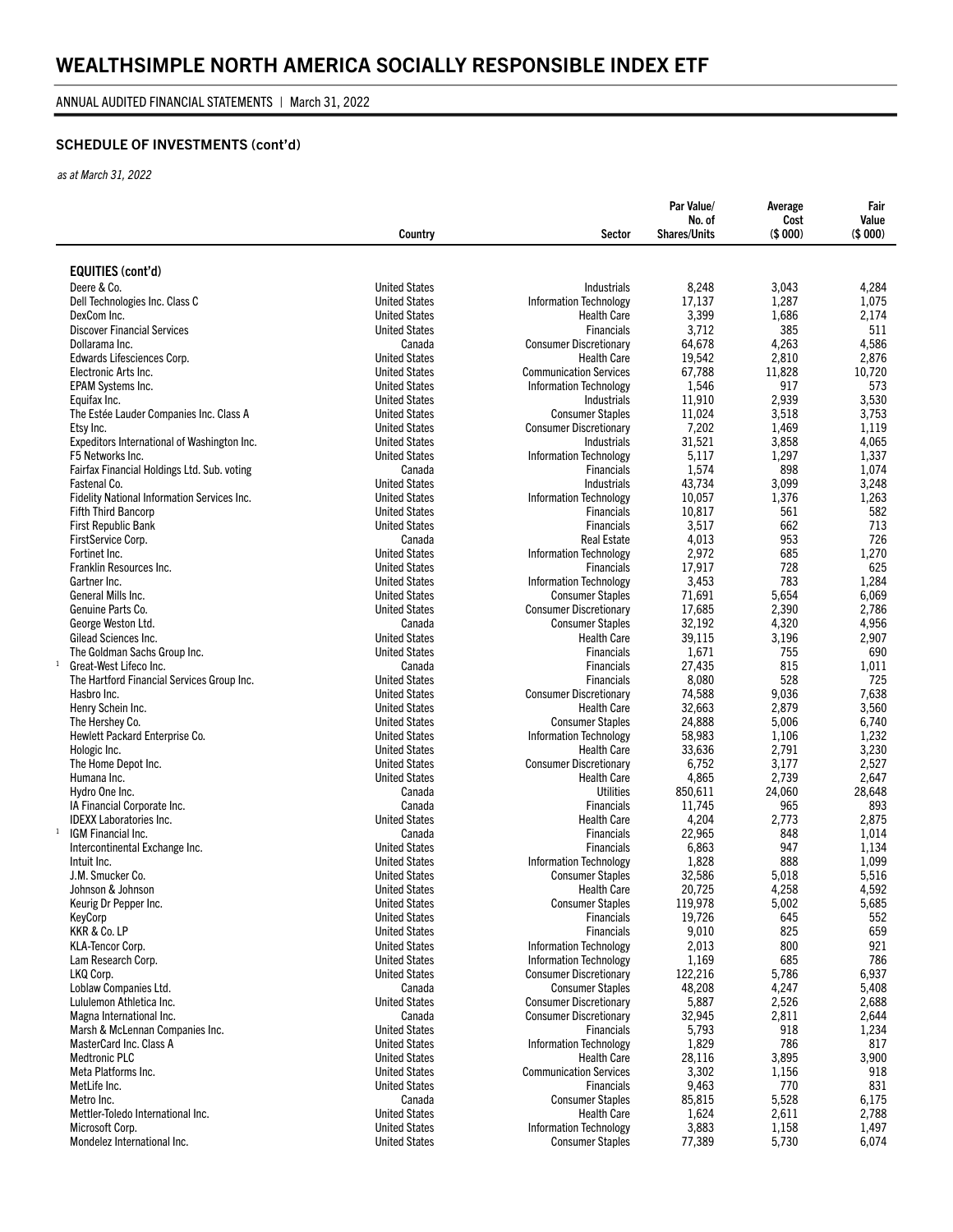#### ANNUAL AUDITED FINANCIAL STATEMENTS | March 31, 2022

## SCHEDULE OF INVESTMENTS (cont'd)

*as at March 31, 2022*

|                                                          | Country                                      | Sector                                 | Par Value/<br>No. of<br><b>Shares/Units</b> | Average<br>Cost<br>(\$000) | Fair<br>Value<br>(\$000) |
|----------------------------------------------------------|----------------------------------------------|----------------------------------------|---------------------------------------------|----------------------------|--------------------------|
|                                                          |                                              |                                        |                                             |                            |                          |
| <b>EQUITIES (cont'd)</b>                                 |                                              |                                        |                                             |                            |                          |
| Monster Beverage Corp.                                   | <b>United States</b>                         | <b>Consumer Staples</b>                | 45,050                                      | 4,961                      | 4,500                    |
| Moody's Corp.                                            | <b>United States</b>                         | <b>Financials</b>                      | 8,390                                       | 3,334<br>526               | 3,539                    |
| <b>Morgan Stanley</b><br>Nasdag Inc.                     | <b>United States</b><br><b>United States</b> | <b>Financials</b><br><b>Financials</b> | 6,092<br>4,136                              | 1,059                      | 666<br>921               |
| National Bank of Canada                                  | Canada                                       | <b>Financials</b>                      | 10,463                                      | 965                        | 1,003                    |
| NetApp Inc.                                              | <b>United States</b>                         | <b>Information Technology</b>          | 10,425                                      | 808                        | 1,082                    |
| Netflix Inc.                                             | <b>United States</b>                         | <b>Communication Services</b>          | 1,724                                       | 1,035                      | 807                      |
| Nike Inc. Class B                                        | <b>United States</b>                         | <b>Consumer Discretionary</b>          | 24,810                                      | 3,966                      | 4,174                    |
| Northern Trust Corp.                                     | <b>United States</b>                         | <b>Financials</b>                      | 5,270                                       | 751                        | 767                      |
| NVIDIA Corp.                                             | <b>United States</b>                         | <b>Information Technology</b>          | 2,871                                       | 585                        | 979                      |
| NVR Inc.                                                 | <b>United States</b>                         | <b>Consumer Discretionary</b>          | 1,303                                       | 7,126                      | 7,276                    |
| Omnicom Group Inc.                                       | <b>United States</b>                         | <b>Communication Services</b>          | 41,992                                      | 4,175                      | 4,456                    |
| Onex Corp. Sub. voting                                   | Canada                                       | <b>Financials</b>                      | 9,773                                       | 840                        | 819                      |
| Open Text Corp.                                          | Canada                                       | <b>Information Technology</b>          | 33,369                                      | 1,936                      | 1,769                    |
| Palo Alto Networks Inc.                                  | <b>United States</b>                         | <b>Information Technology</b>          | 2,067                                       | 1,292                      | 1,609                    |
| PayPal Holdings Inc.                                     | <b>United States</b>                         | <b>Information Technology</b>          | 5,056                                       | 1,146                      | 731                      |
| <b>PNC Financial Services Group Inc.</b><br>$\mathbf{1}$ | <b>United States</b>                         | <b>Financials</b>                      | 2,973                                       | 723<br>858                 | 686<br>819               |
| Power Corp. of Canada Sub. Voting<br>PPG Industries Inc. | Canada<br><b>United States</b>               | <b>Financials</b><br><b>Materials</b>  | 21,156<br>20,532                            | 4,374                      | 3,364                    |
| Principal Financial Group Inc.                           | <b>United States</b>                         | <b>Financials</b>                      | 7,442                                       | 613                        | 683                      |
| The Procter & Gamble Co.                                 | <b>United States</b>                         | <b>Consumer Staples</b>                | 32,094                                      | 6,596                      | 6,131                    |
| ProLogis Inc.                                            | <b>United States</b>                         | <b>Real Estate</b>                     | 4,831                                       | 887                        | 975                      |
| <b>Prudential Financial Inc.</b>                         | <b>United States</b>                         | <b>Financials</b>                      | 4,934                                       | 633                        | 729                      |
| Qualcomm Inc.                                            | <b>United States</b>                         | <b>Information Technology</b>          | 4,843                                       | 823                        | 925                      |
| Raymond James Financial Inc.                             | <b>United States</b>                         | <b>Financials</b>                      | 5,889                                       | 671                        | 809                      |
| Realty Income Corp.                                      | <b>United States</b>                         | <b>Real Estate</b>                     | 9,213                                       | 821                        | 798                      |
| Regeneron Pharmaceuticals Inc.                           | <b>United States</b>                         | <b>Health Care</b>                     | 3,850                                       | 2,763                      | 3,362                    |
| Regions Financial Corp.                                  | <b>United States</b>                         | <b>Financials</b>                      | 21,944                                      | 607                        | 611                      |
| ResMed Inc.                                              | <b>United States</b>                         | <b>Health Care</b>                     | 9,144                                       | 2,438                      | 2,772                    |
| Ritchie Bros. Auctioneers Inc.                           | Canada                                       | <b>Industrials</b>                     | 57,468                                      | 4,057                      | 4,243                    |
| Ross Stores Inc.                                         | <b>United States</b>                         | <b>Consumer Discretionary</b>          | 19,389                                      | 2,674                      | 2,193                    |
| Royal Bank of Canada<br>S&P Global Inc.                  | Canada<br><b>United States</b>               | <b>Financials</b><br><b>Financials</b> | 9,400                                       | 1,213                      | 1,294<br>3,794           |
| Salesforce.com Inc.                                      | <b>United States</b>                         | <b>Information Technology</b>          | 7,399<br>4,389                              | 4,127<br>1,294             | 1,165                    |
| SEI Investments Co.                                      | <b>United States</b>                         | Financials                             | 11,700                                      | 871                        | 881                      |
| ServiceNow Inc.                                          | <b>United States</b>                         | <b>Information Technology</b>          | 1,603                                       | 1,017                      | 1,116                    |
| Shaw Communications Inc. Class B non-voting              | Canada                                       | <b>Communication Services</b>          | 39,576                                      | 1,439                      | 1,536                    |
| Shopify Inc. Class A                                     | Canada                                       | <b>Information Technology</b>          | 591                                         | 762                        | 500                      |
| Stryker Corp.                                            | <b>United States</b>                         | <b>Health Care</b>                     | 8,961                                       | 2,628                      | 2,995                    |
| Sun Life Financial Inc.                                  | Canada                                       | <b>Financials</b>                      | 15,933                                      | 917                        | 1,112                    |
| <b>SVB Financial Group</b>                               | <b>United States</b>                         | Financials                             | 733                                         | 478                        | 513                      |
| <b>Synchrony Financial</b>                               | <b>United States</b>                         | <b>Financials</b>                      | 10,480                                      | 451                        | 456                      |
| Synopsys Inc.                                            | <b>United States</b>                         | <b>Information Technology</b>          | 3,275                                       | 1,138                      | 1,364                    |
| Sysco Corp.                                              | <b>United States</b>                         | <b>Consumer Staples</b>                | 25,449                                      | 2,593                      | 2,598                    |
| T. Rowe Price Group Inc.                                 | <b>United States</b>                         | Financials                             | 3,734                                       | 745                        | 706                      |
| Take-Two Interactive Software Inc.                       | <b>United States</b>                         | <b>Communication Services</b>          | 47,119                                      | 9,657                      | 9,056                    |
| Target Corp.<br>TFI International Inc.                   | <b>United States</b>                         | <b>Consumer Discretionary</b>          | 10,906                                      | 2,788                      | 2,893                    |
| Thomson Reuters Corp.                                    | Canada<br>Canada                             | <b>Industrials</b><br>Industrials      | 25,165<br>15,061                            | 3,427<br>1,746             | 3,351<br>2,044           |
| The TJX Companies Inc.                                   | <b>United States</b>                         | <b>Consumer Discretionary</b>          | 31,818                                      | 2,576                      | 2,410                    |
| The Toronto-Dominion Bank                                | Canada                                       | Financials                             | 11,592                                      | 1,019                      | 1,150                    |
| Tractor Supply Co.                                       | <b>United States</b>                         | <b>Consumer Discretionary</b>          | 11,624                                      | 3,122                      | 3,391                    |
| The Trade Desk Inc. Class A                              | <b>United States</b>                         | <b>Information Technology</b>          | 18,826                                      | 1,713                      | 1,630                    |
| <b>Trane Technologies PLC</b>                            | <b>United States</b>                         | Industrials                            | 17,936                                      | 3,183                      | 3,424                    |
| TransUnion                                               | <b>United States</b>                         | Industrials                            | 10,244                                      | 1,348                      | 1,323                    |
| The Travelers Companies Inc.                             | <b>United States</b>                         | <b>Financials</b>                      | 4,659                                       | 918                        | 1,064                    |
| Trimble Inc.                                             | <b>United States</b>                         | <b>Information Technology</b>          | 12,489                                      | 1,335                      | 1,126                    |
| Truist Financial Corp.                                   | <b>United States</b>                         | <b>Financials</b>                      | 9,044                                       | 739                        | 641                      |
| U.S. Bancorp                                             | <b>United States</b>                         | Financials                             | 10,826                                      | 804                        | 719                      |
| UnitedHealth Group Inc.                                  | <b>United States</b>                         | <b>Health Care</b>                     | 4,881                                       | 2,968                      | 3,112                    |
| Verisk Analytics Inc.                                    | <b>United States</b>                         | Industrials                            | 6,393                                       | 1,566                      | 1,715                    |
| Vertex Pharmaceuticals Inc.                              | <b>United States</b>                         | <b>Health Care</b>                     | 10,282                                      | 2,971                      | 3,355                    |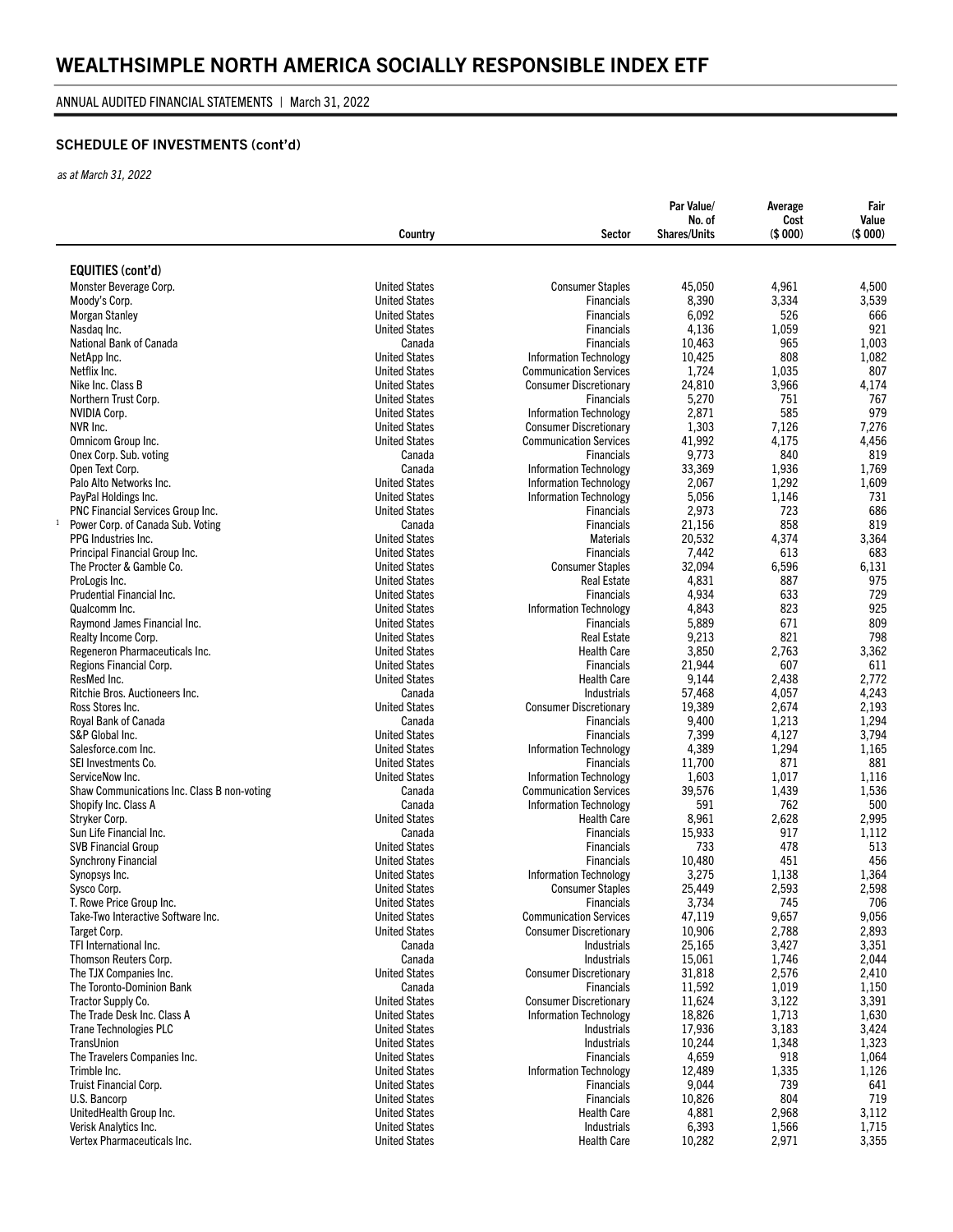#### ANNUAL AUDITED FINANCIAL STATEMENTS | March 31, 2022

## SCHEDULE OF INVESTMENTS (cont'd)

*as at March 31, 2022*

|                                        | Country              | Sector                        | Par Value/<br>No. of<br><b>Shares/Units</b> | Average<br>Cost<br>(\$000) | Fair<br>Value<br>(\$000) |
|----------------------------------------|----------------------|-------------------------------|---------------------------------------------|----------------------------|--------------------------|
|                                        |                      |                               |                                             |                            |                          |
| EQUITIES (cont'd)                      |                      |                               |                                             |                            |                          |
| VF Corp.                               | <b>United States</b> | <b>Consumer Discretionary</b> | 44,931                                      | 4,338                      | 3,194                    |
| Visa Inc. Class A                      | <b>United States</b> | <b>Information Technology</b> | 3,515                                       | 942                        | 975                      |
| Vulcan Materials Co.                   | <b>United States</b> | <b>Materials</b>              | 104,810                                     | 20,507                     | 24,069                   |
| W. R. Berkley Corp.                    | <b>United States</b> | <b>Financials</b>             | 13,509                                      | 792                        | 1,125                    |
| W.W. Grainger Inc.                     | <b>United States</b> | <b>Industrials</b>            | 5,111                                       | 2,558                      | 3,296                    |
| The Walt Disney Co.                    | <b>United States</b> | <b>Communication Services</b> | 15,970                                      | 3,294                      | 2,738                    |
| Wells Fargo & Co.                      | <b>United States</b> | <b>Financials</b>             | 10,883                                      | 636                        | 659                      |
| <b>Willis Towers Watson PLC</b>        | <b>United States</b> | <b>Financials</b>             | 3,351                                       | 905                        | 990                      |
| Workday Inc. Class A                   | <b>United States</b> | <b>Information Technology</b> | 3,797                                       | 1,164                      | 1,137                    |
| Zebra Technologies Corp. Class A       | <b>United States</b> | <b>Information Technology</b> | 1,727                                       | 1,020                      | 893                      |
| Zscaler Inc.                           | <b>United States</b> | <b>Information Technology</b> | 2,441                                       | 965                        | 736                      |
| <b>Total equities</b>                  |                      |                               |                                             | 465,674                    | 489,770                  |
| Transaction costs                      |                      |                               |                                             | (35)                       |                          |
| <b>Total investments</b>               |                      |                               |                                             | 465,639                    | 489,770                  |
| Cash and cash equivalents              |                      |                               |                                             |                            | 609                      |
| Other assets less liabilities          |                      |                               |                                             |                            | 376                      |
| Net assets attributable to unitholders |                      |                               |                                             |                            | 490,755                  |
|                                        |                      |                               |                                             |                            |                          |

<sup>1</sup> The issuer of this security is related to Mackenzie. See Note  $1$ .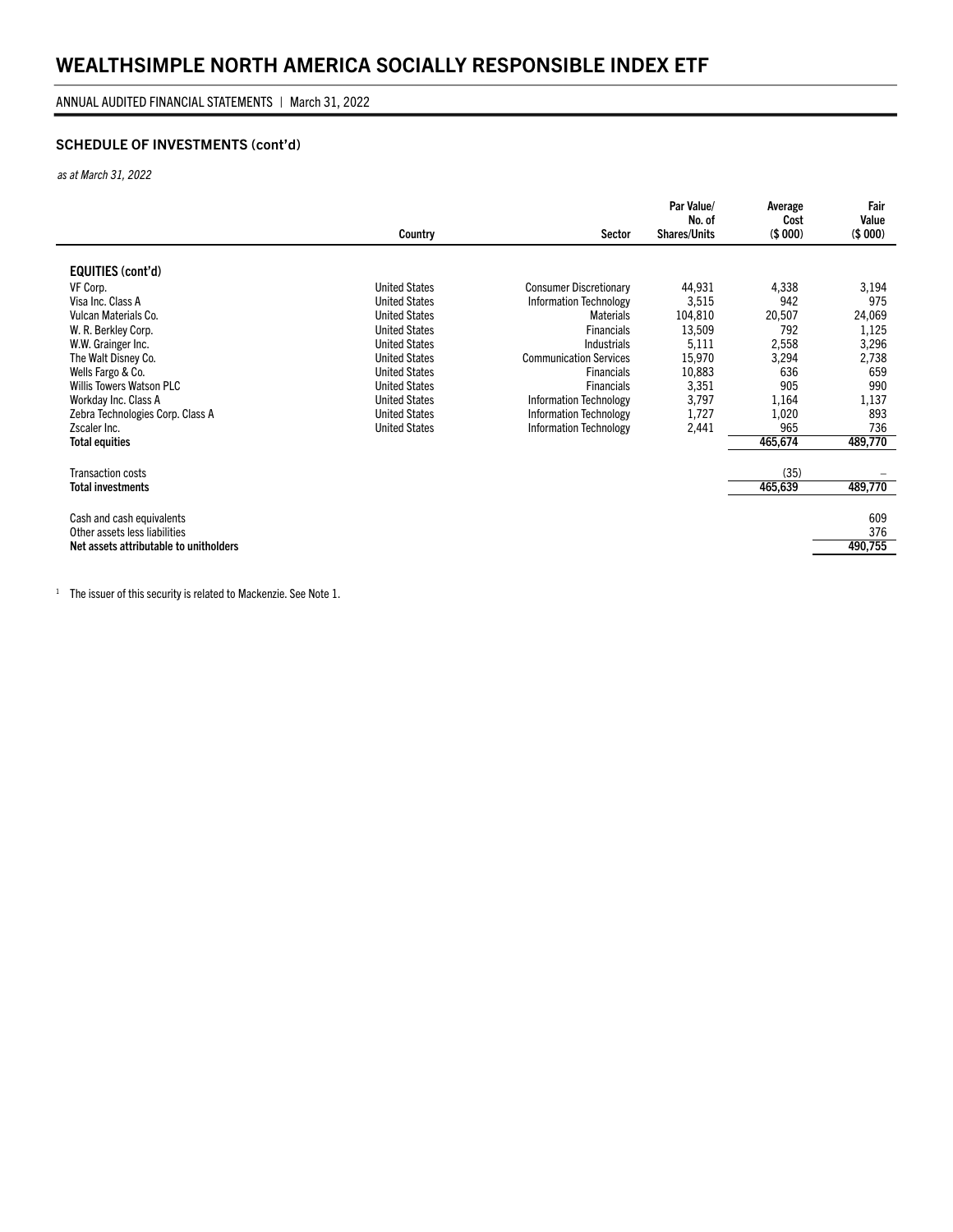### SUMMARY OF INVESTMENT PORTFOLIO

MARCH 31, 2022

| PORTFOLIO ALLOCATION            | $%$ OF NAV |
|---------------------------------|------------|
| Equities                        | 99.8       |
| Other assets (liabilities)      | 0.1        |
| Cash and short-term investments | 01         |

| <b>REGIONAL ALLOCATION</b>      | $%$ OF NAV |
|---------------------------------|------------|
| <b>United States</b>            | 78.9       |
| Canada                          | 18.1       |
| Ireland                         | 2.2        |
| Switzerland                     | 0.2        |
| United Kingdom                  | 0.2        |
| Bermuda                         | 0.2        |
| Other assets (liabilities)      | 0.1        |
| Cash and short-term investments | 0.1        |

| <b>SECTOR ALLOCATION</b>        | $%$ OF NAV |
|---------------------------------|------------|
| Consumer staples                | 17.6       |
| Health care                     | 15.7       |
| Consumer discretionary          | 15.3       |
| <b>Financials</b>               | 11.8       |
| Information technology          | 10.0       |
| <b>Industrials</b>              | 9.7        |
| <b>Communication services</b>   | 7.7        |
| Utilities                       | 5.8        |
| <b>Materials</b>                | 5.6        |
| Real estate                     | 0.6        |
| Other assets (liabilities)      | 0.1        |
| Cash and short-term investments | 0.1        |

#### MARCH 31, 2021

| PORTFOLIO ALLOCATION            | $%$ OF NAV |
|---------------------------------|------------|
| Eauities                        | 99.8       |
| Cash and short-term investments | 0.1        |
| Other assets (liabilities)      | 01         |

| <b>REGIONAL ALLOCATION</b>      | $%$ OF NAV |
|---------------------------------|------------|
| <b>United States</b>            | 77.8       |
| Canada                          | 19.1       |
| Ireland                         | 2.5        |
| <b>United Kingdom</b>           | 0.4        |
| Cash and short-term investments | 0.1        |
| Other assets (liabilities)      | 0.1        |

| <b>SECTOR ALLOCATION</b>        | $%$ OF NAV |
|---------------------------------|------------|
| Consumer discretionary          | 17.0       |
| Consumer staples                | 13.7       |
| Health care                     | 13.7       |
| <b>Financials</b>               | 12.0       |
| Information technology          | 11.6       |
| <b>Materials</b>                | 10.7       |
| <b>Industrials</b>              | 9.5        |
| <b>Communication services</b>   | 6.1        |
| Utilities                       | 4.8        |
| Real estate                     | 0.7        |
| Cash and short-term investments | 0.1        |
| Other assets (liabilities)      | 0.1        |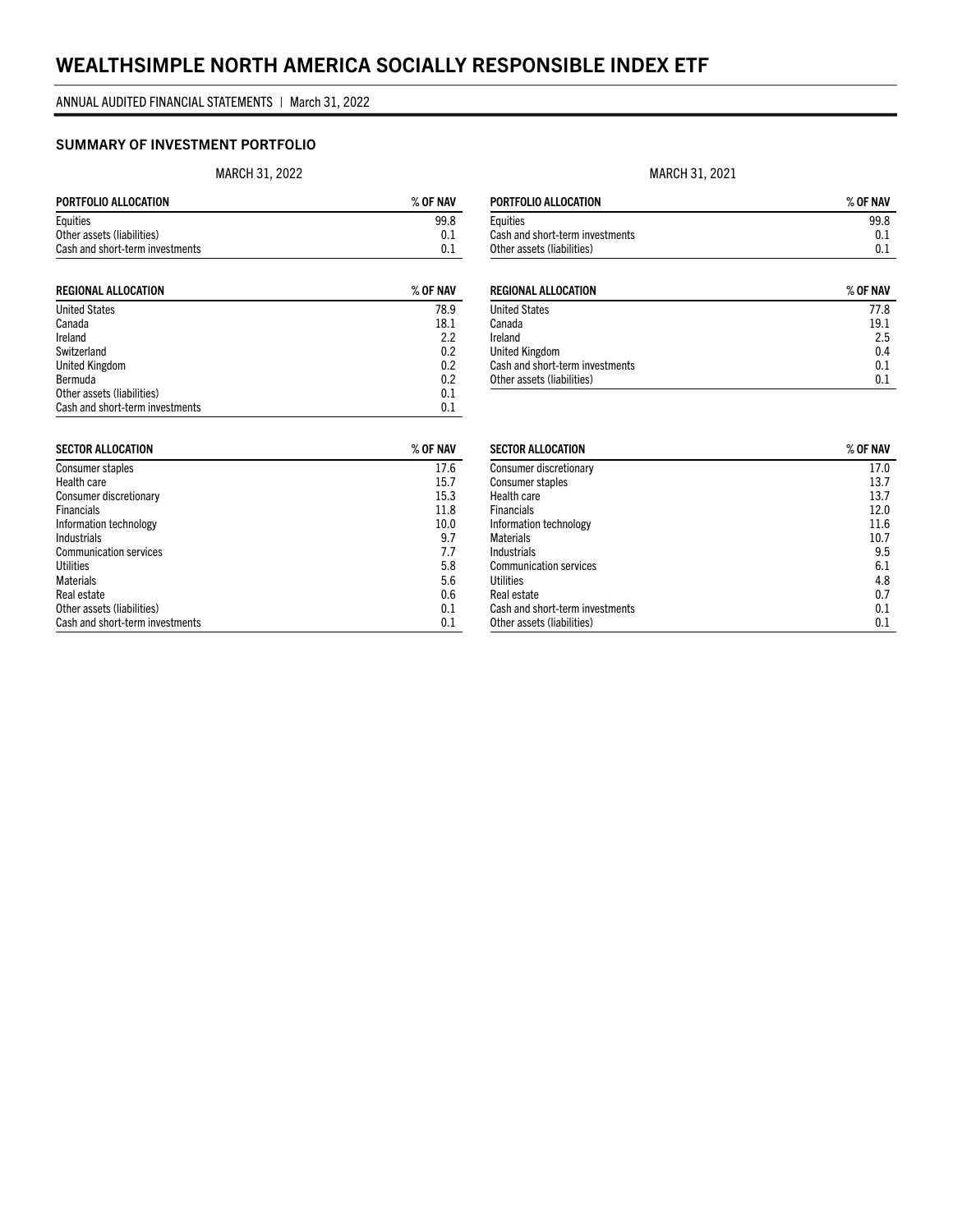#### NOTES TO FINANCIAL STATEMENTS

#### 1. Fiscal Periods and General Information

The information provided in these financial statements and notes thereto is for the periods ended or as at March 31, 2022 and 2021, as applicable. In the year an exchange-traded fund ("the ETF") is established, 'period' represents the period from inception to the period end of that fiscal year. Refer to Note 11 for the formation date of the ETF.

The ETF is organized as an open-ended mutual fund trust established under the laws of the Province of Ontario pursuant to a Declaration of Trust as amended and restated from time to time. The address of the ETF's registered office is 180 Queen Street West, Toronto, Ontario, Canada. The ETF is authorized to issue an unlimited number of units for sale under a Prospectus. The units of the ETF are listed on the Toronto Stock Exchange/NEO Exchange ("the Exchange").

Mackenzie Financial Corporation ("Mackenzie") is the manager of the ETF, and together with Wealthsimple Inc., are the promoters of the ETF. Mackenzie is wholly owned by IGM Financial Inc., a subsidiary of Power Corporation of Canada. IGM Financial Inc. is also the largest shareholder in Wealthsimple Inc. Investments in companies within the Power Group of companies held by the ETF are identified in the Schedule of Investments.

#### 2. Basis of Preparation and Presentation

These audited annual financial statements ("financial statements") have been prepared in accordance with International Financial Reporting Standards ("IFRS"), as issued by the International Accounting Standards Board ("IASB"). A summary of the ETF's significant accounting policies under IFRS is presented in Note 3.

These financial statements are presented in Canadian dollars, which is the ETF's functional and presentation currency, and rounded to the nearest thousand unless otherwise indicated. These financial statements are prepared on a going concern basis using the historical cost basis, except for financial assets and liabilities that have been measured at fair value.

These financial statements were authorized for issue by the Board of Directors of Mackenzie Financial Corporation on June 3, 2022.

#### 3. Significant Accounting Policies

#### (a) Financial instruments

Financial instruments include financial assets and liabilities such as debt and equity securities, exchange-traded funds and derivatives. The ETF classifies and measures financial instruments in accordance with IFRS 9, *Financial Instruments* ("IFRS 9"). Upon initial recognition, financial instruments are classified as fair value through profit or loss ("FVTPL"). All financial instruments are recognized in the Statement of Financial Position when the ETF becomes a party to the contractual requirements of the instrument. Financial assets are derecognized when the right to receive cash flows from the instrument has expired or the ETF has transferred substantially all risks and rewards of ownership. Financial liabilities are derecognized when the obligation is discharged, cancelled or expires. As such, investment purchase and sale transactions are recorded as of the trade date.

Financial instruments are subsequently measured at FVTPL with changes in fair value recognized in the Statement of Comprehensive Income – Other changes in fair value of investments and other net assets – Net unrealized gain (loss).

The cost of investments is determined on a weighted average cost basis.

Realized and unrealized gains and losses on investments are calculated based on the weighted average cost of investments and exclude commissions and other portfolio transaction costs, which are separately reported in the Statement of Comprehensive Income – Commissions and other portfolio transaction costs.

Gains and losses arising from changes in the fair value of the investments are included in the Statement of Comprehensive Income for the period in which they arise.

The ETF accounts for its holdings in exchange-traded funds, if any, at FVTPL. Mackenzie has concluded that any exchange-traded funds in which the ETF invests, do not meet either the definition of a structured entity or the definition of an associate.

The ETF's redeemable units are held by different types of unitholders that are entitled to different redemption rights. Unitholders may redeem units of the ETF at a redemption price per unit equal to 95% of the closing price of the units on the Exchange on the effective day of the redemption, subject to a maximum redemption price of the applicable NAV per unit. These different redemption features create equally subordinate but not identical units of the ETF which therefore meet the criteria for classification as financial liabilities under IAS 32, *Financial Instruments: Presentation*. The ETF's obligation for net assets attributable to unitholders is presented at the redemption amount. Refer to Note 7 for details of subscriptions and redemptions of the ETF's units.

IAS 7, *Statement of Cash Flows*, requires disclosures related to changes in liabilities and assets, such as the units of the ETF, arising from financing activities. Changes in units of the ETF, including both changes from cash flows and non-cash changes, are included in the Statement of Changes in Financial Position. Any changes in the units not settled in cash as at the end of the period are presented as either Accounts receivable for units issued or Accounts payable for units redeemed in the Statement of Financial Position. These accounts receivable and accounts payable amounts typically settle shortly after period-end.

(b) Fair value measurement

Fair value is defined as the price that would be received to sell an asset or paid to transfer a liability in an orderly transaction between market participants at the measurement date.

Investments listed on a public securities exchange or traded on an over-the-counter market are valued on the basis of the last traded market price or close price recorded by the security exchange on which the security is principally traded, where this price falls within the quoted bid-ask spread for the investment. In circumstances where this price is not within the bid-ask spread, Mackenzie determines the point within the bid-ask spread that is most representative of fair value based on the specific facts and circumstances. Mutual fund securities of an underlying fund are valued on a business day at the price calculated by the manager of such underlying fund in accordance with the constating documents of such underlying fund. Unlisted or non-exchange traded investments, or investments where a last sale or close price is unavailable or investments for which market quotations are, in Mackenzie's opinion, inaccurate, unreliable, or not reflective of all available material information, are valued at their fair value as determined by Mackenzie using appropriate and accepted industry valuation techniques including valuation models. The fair value determined using valuation models requires the use of inputs and assumptions based on observable market data including volatility and other applicable rates or prices. In limited circumstances, the fair value may be determined using valuation techniques that are not supported by observable market data.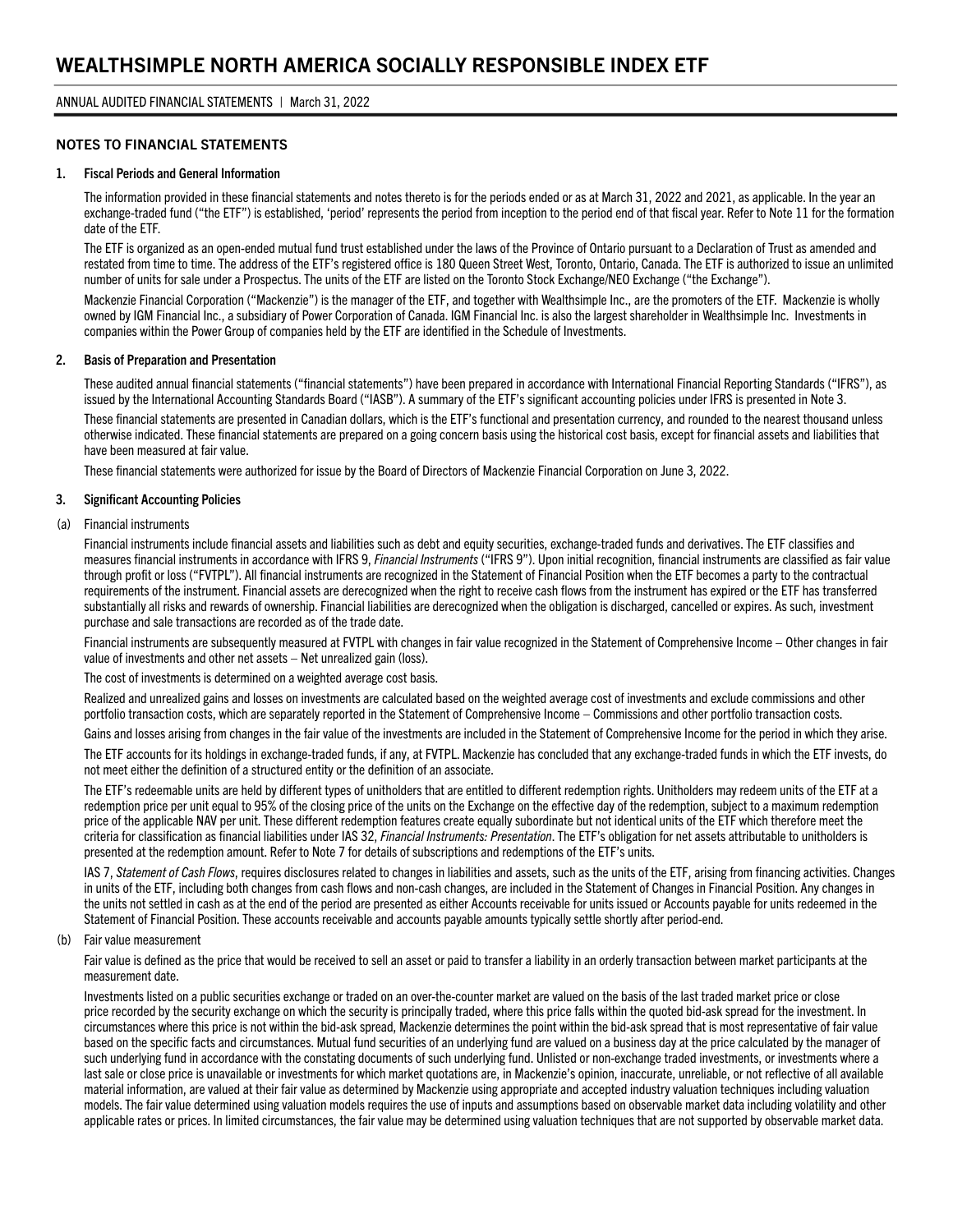#### NOTES TO FINANCIAL STATEMENTS

#### 3. Significant Accounting Policies (cont'd)

#### (b) Fair value measurement (cont'd)

Cash and cash equivalents which includes cash on deposit with financial institutions and short-term investments that are readily convertible to cash, are subject to an insignificant risk of changes in value, and are used by the ETF in the management of short-term commitments. Cash and cash equivalents are reported at fair value which closely approximates their amortized cost due to their nature of being highly liquid and having short terms to maturity. Bank overdraft positions are presented under current liabilities as bank indebtedness in the Statement of Financial Position.

The ETF may use derivatives (such as written options, futures, forward contracts, swaps or customized derivatives) to hedge against losses caused by changes in securities prices, interest rates or exchange rates. The ETF may also use derivatives for non-hedging purposes in order to invest indirectly in securities or financial markets, to gain exposure to other currencies, to seek to generate additional income, and/or for any other purpose considered appropriate by the ETF's portfolio manager(s), provided that the use of the derivative is consistent with the ETF's investment objectives. Any use of derivatives will comply with Canadian mutual fund laws, subject to the regulatory exemptions granted to the ETF, as applicable.

Valuations of derivative instruments are carried out daily, using normal exchange reporting sources for exchange-traded derivatives and specific broker enquiry for over-the-counter derivatives.

The value of forward contracts is the gain or loss that would be realized if, on the valuation date, the positions were to be closed out. The change in value of forward contracts is included in the Statement of Comprehensive Income – Other changes in fair value of investments and other net assets – Net unrealized gain (loss).

The value of futures contracts or swaps fluctuates daily, and cash settlements made daily, where applicable, by the ETF are equal to the change in unrealized gains or losses that are best determined at the settlement price. These unrealized gains or losses are recorded and reported as such until the ETF closes out the contract or the contract expires. Margin paid or deposited in respect of futures contracts or swaps is reflected as a receivable in the Statement of Financial Position – Margin on derivatives. Any change in the variation margin requirement is settled daily.

Premiums paid for purchasing an option are recorded in the Statement of Financial Position – Investments at fair value.

Premiums received from writing options are included in the Statement of Financial Position as a liability and subsequently adjusted daily to fair value. If a written option expires unexercised, the premium received is recognized as a realized gain. If a written call option is exercised, the difference between the proceeds of the sale plus the value of the premium, and the cost of the security is recognized as a realized gain or loss. If a written put option is exercised, the cost of the security acquired is the exercise price of the option less the premium received.

Refer to the Schedule of Derivative Instruments and Schedule of Options Purchased/Written, as applicable, included in the Schedule of Investments for a listing of derivative and options positions as at March 31, 2022.

The ETF categorizes the fair value of its assets and liabilities into three categories, which are differentiated based on the observable nature of the inputs and extent of estimation required.

Level 1 – Unadjusted quoted prices in active markets for identical assets or liabilities;

Level 2 - Inputs other than quoted prices that are observable for the asset or liability either directly or indirectly. Examples of Level 2 valuations include quoted prices for similar securities, quoted prices on inactive markets and from recognized investment dealers, and the application of factors derived from observable data to non-North American quoted prices in order to estimate the impact of differences in market closing times.

Financial instruments classified as Level 2 investments are valued based on the prices provided by an independent reputable pricing services company who prices the securities based on recent transactions and quotes received from market participants and through incorporating observable market data and using standard market convention practices. Short-term investments classified as Level 2 investments are valued based on amortized cost plus accrued interest which closely approximates fair value.

The estimated fair values for these securities may be different from the values that would have been used had a ready market for the investment existed; and

Level 3 – Inputs that are not based on observable market data.

The inputs are considered observable if they are developed using market data, such as publicly available information about actual events or transactions, and that reflect the assumption that market participants would use when pricing the asset or liability.

See Note 11 for the fair value classifications of the ETF.

(c) Income recognition

Interest income from interest bearing investments is recognized using the effective interest method. Dividends are accrued as of the ex-dividend date. Unrealized gains or losses on investments, realized gains or losses on the sale of investments, including foreign exchange gains or losses on such investments, are calculated on an average cost basis. Distributions received from an underlying fund are included in interest income, dividend income or realized gains (losses) on sale of investments, as appropriate, on the ex-dividend or distribution date.

(d) Commissions and other portfolio transaction costs

Commissions and other portfolio transaction costs are costs incurred to acquire, issue or dispose of financial assets or liabilities. They include fees and commissions paid to agents, exchanges, brokers, dealers and other intermediaries. The total brokerage commissions incurred by the ETF in connection with portfolio transactions for the periods, together with other transaction charges, is disclosed in the Statements of Comprehensive Income. Brokerage business is allocated to brokers based on the best net result for the ETF. Subject to this criteria, commissions may be paid to brokerage firms which provide (or pay for) certain services, other than order execution, which may include investment research, analysis and reports, and databases or software in support of these services. Where applicable and ascertainable, the value of third-party services that were paid for by brokers during the periods is disclosed in Note 11. The value of certain proprietary services provided by brokers cannot be reasonably estimated.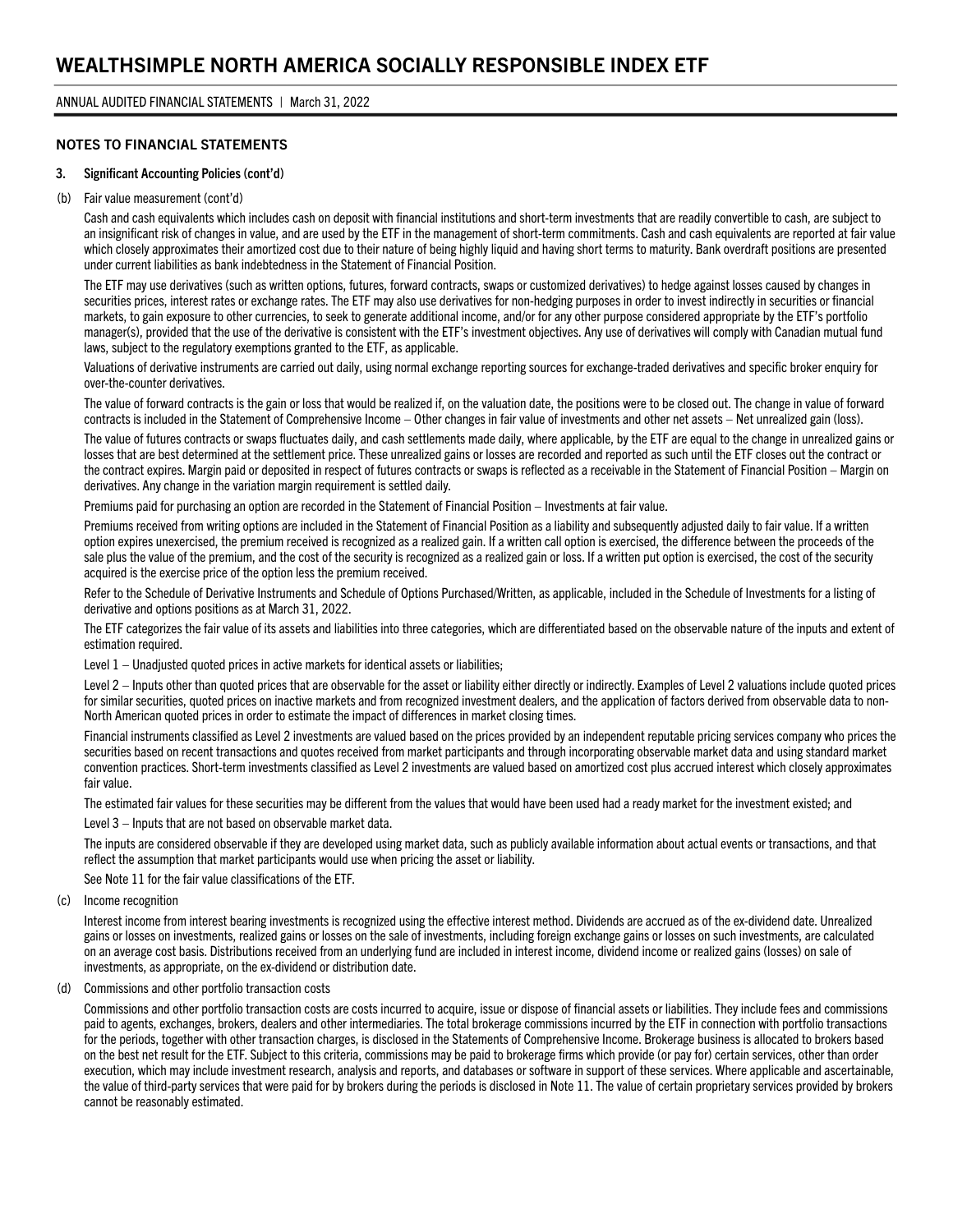#### NOTES TO FINANCIAL STATEMENTS

#### 3. Significant Accounting Policies (cont'd)

(d) Commissions and other portfolio transaction costs (cont'd)

Mackenzie may reimburse the ETF for certain commissions and other portfolio transaction costs. Mackenzie may make these reimbursements at its discretion and stop these reimbursements at any time without notice. Any such reimbursements are included in the Statement of Comprehensive Income – expenses absorbed by Manager.

(e) Securities lending, repurchase and reverse repurchase transactions

The ETF is permitted to enter into securities lending, repurchase and reverse repurchase transactions as set out in the ETF's Prospectus. These transactions involve the temporary exchange of securities for collateral with a commitment to redeliver the same securities on a future date. Income is earned from these transactions in the form of fees paid by the counterparty and, in certain circumstances, interest paid on cash or securities held as collateral. Income earned from these transactions included in the Statement of Comprehensive Income and recognized when earned. Securities lending transactions are administered by The Bank of New York Mellon (the "Securities Lending Agent"). The value of cash or securities held as collateral must be at least 102% of the fair value of the securities loaned, sold or purchased.

Note 11 summarizes the details of securities loaned and collateral received as at the end of period, as well as a reconciliation of securities lending income during the period, if applicable. Collateral received is comprised of debt obligations of the Government of Canada and other countries, Canadian provincial and municipal governments, and financial institutions.

(f) Offsetting

Financial assets and liabilities are offset and the net amount reported in the Statement of Financial Position only when there is a legally enforceable right to offset the recognized amounts and there is an intention to settle on a net basis, or to realize the asset and settle the liability simultaneously. In the normal course of business, the ETF enters into various master netting agreements or similar agreements that do not meet the criteria for offsetting in the Statement of Financial Position but still allow for the related amounts to be set off in certain circumstances, such as bankruptcy or termination of the contracts. Note 11 summarizes the details of such offsetting, if applicable, subject to master netting arrangements or other similar agreements and the net impact to the Statements of Financial Position if all such rights were exercised.

Income and expenses are not offset in the Statement of Comprehensive Income unless required or permitted to by an accounting standard, as specifically disclosed in the IFRS policies of the ETF.

(g) Currency

The functional and presentation currency of the ETF is Canadian dollars. Foreign currency purchases and sales of investments and foreign currency dividend and interest income and expenses are translated to Canadian dollars at the rate of exchange prevailing at the time of the transactions.

Foreign exchange gains (losses) on purchases and sales of foreign currencies are included in the Statement of Comprehensive Income – Other changes in fair value of investments and other net assets – Net realized gain (loss).

The fair value of investments and other assets and liabilities, denominated in foreign currencies, are translated to Canadian dollars at the rate of exchange prevailing on each business day.

(h) Net assets attributable to unitholders per unit

Net assets attributable to unitholders per unit is computed by dividing the net assets attributable to unitholders on a business day by the total number of units outstanding on that day.

(i) Net asset value per unit

The daily Net Asset Value ("NAV") of an investment fund may be calculated without reference to IFRS as per the Canadian Securities Administrators' ("CSA") regulations. The difference between NAV and Net assets attributable to unitholders (as reported in the financial statements), if any, is mainly due to differences in fair value of investments and other financial assets and liabilities and is disclosed in Note 11.

(j) Increase (decrease) in net assets attributable to unitholders from operations per unit

Increase (decrease) in net assets attributable to unitholders from operations per unit in the Statement of Comprehensive Income represents the increase (decrease) in net assets attributable to unitholders from operations for the period, divided by the weighted average number of units outstanding during the period.

(k) Future accounting changes

The ETF has determined there are no material implications to the ETF's financial statements arising from IFRS issued but not yet effective.

#### 4. Critical Accounting Estimates and Judgments

The preparation of these financial statements requires management to make estimates and assumptions that primarily affect the valuation of investments. Estimates and assumptions are reviewed on an ongoing basis. Actual results may differ from these estimates.

Ongoing uncertainty regarding the duration and long-term impact of the COVID-19 pandemic and the effectiveness of vaccines against new variants of the virus contributes to uncertainty regarding the timing of a full economic recovery. As a result, it is not possible to reliably estimate the impact of the pandemic on the financial results and condition of the ETF in future periods.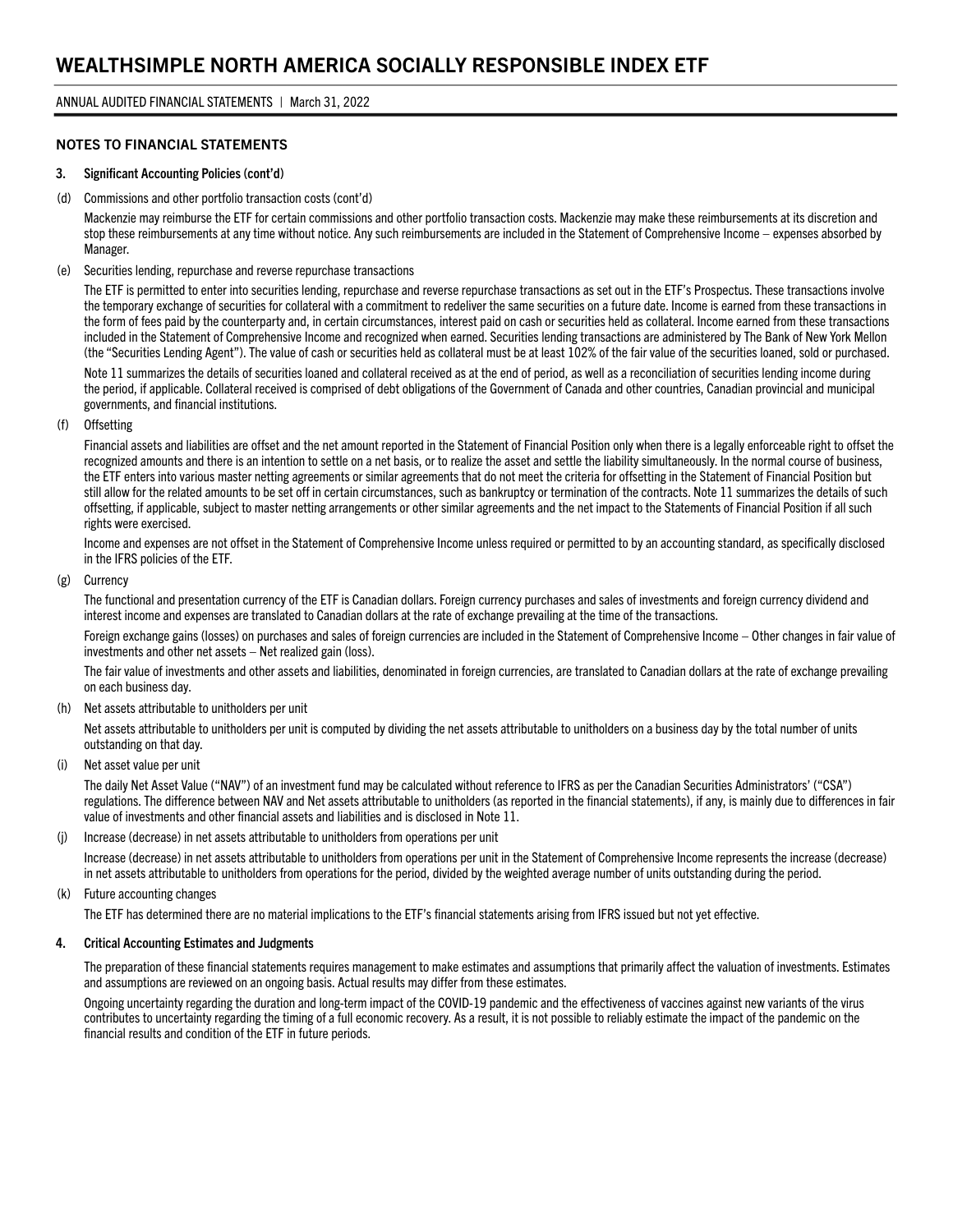#### NOTES TO FINANCIAL STATEMENTS

#### 4. Critical Accounting Estimates and Judgments (cont'd)

The following discusses the most significant accounting judgments and estimates made in preparing the financial statements:

Use of Estimates

#### *Fair value of securities not quoted in an active market*

The ETF may hold financial instruments that are not quoted in active markets and are valued using valuation techniques that make use of observable data, to the extent practicable. Various valuation techniques are utilized, depending on a number of factors, including comparison with similar instruments for which observable market prices exist and recent arm's length market transactions. Key inputs and assumptions used are company specific and may include estimated discount rates and expected price volatilities. Changes in key inputs, could affect the reported fair value of these financial instruments held by the ETF.

#### Use of Judgments

#### *Classification and measurement of investments and application of the fair value option*

In classifying and measuring financial instruments held by the ETF, Mackenzie is required to make significant judgments in order to determine the most appropriate classification in accordance with IFRS 9. Mackenzie has assessed the ETF's business model, the manner in which all financial instruments are managed and performance evaluated as a group on a fair value basis, and concluded that FVTPL in accordance with IFRS 9 provides the most appropriate measurement and presentation of the ETF's financial instruments.

#### *Functional currency*

The ETF's functional and presentation currency is the Canadian dollar, which is the currency considered to best represent the economic effects of the ETF's underlying transactions, events and conditions taking into consideration the manner in which units are issued and redeemed and how returns and performance by the ETF are measured.

#### *Structured entities and associates*

In determining whether an unlisted open-ended investment fund or an exchange-traded fund in which the ETF invests, but that it does not consolidate, meets the definitions of either a structured entity or of an associate, Mackenzie is required to make significant judgments about whether these underlying funds have the typical characteristics of a structured entity or of an associate. Mackenzie has assessed the characteristics of these underlying funds and has concluded that they do not meet the definition of either a structured entity or of an associate because the ETF does not have contracts or financing arrangements with these underlying funds and the ETF does not have an ability to influence the activities of these underlying funds or the returns it receives from investing in these underlying funds.

#### 5. Income Taxes

The ETF qualifies as a mutual fund trust under the provisions of the Income Tax Act (Canada) and, accordingly, is subject to tax on its income including net realized capital gains in the taxation year, which is not paid or payable to its unitholders as at the end of the taxation year. The ETF maintains a December year-end for tax purposes. The ETF may be subject to withholding taxes on foreign income. In general, the ETF treats withholding tax as a charge against income for tax purposes. The ETF will distribute sufficient amounts from net income for tax purposes, as required, so that the ETF will not pay income taxes other than refundable tax on capital gains, if applicable.

Losses of the ETF cannot be allocated to investors and are retained in the ETF for use in future years. Non-capital losses may be carried forward up to 20 years to reduce taxable income and realized capital gains of future years. Capital losses may be carried forward indefinitely to reduce future realized capital gains. Refer to Note 11 for the ETF's loss carryforwards.

#### 6. Management Fees and Operating Expenses

Mackenzie is paid a management fee for managing the investment portfolio, providing investment analysis and recommendations, making investment decisions and making brokerage arrangements relating to the purchase and sale of the investment portfolio. The management fee is calculated as a fixed annual percentage of the daily net asset value of the units of the ETF.

In addition to the applicable management fee, the operating expenses payable by the ETF include interest and borrowing costs, brokerage expenses and related transaction fees, fees and expenses relating to the operation of the Mackenzie ETFs' Independent Review Committee (IRC), fees under any derivative instrument used by the ETF, cost of complying with the regulatory requirement to produce summary documents, ETF facts or other similar disclosure documents, the costs of complying with governmental or regulatory requirements introduced after the date of the most recently filed prospectus, including, without limitation, any new fees or increases in fees, the fees related to external services that are not commonly charged in the Canadian exchange-traded fund industry after the date of the most recently filed prospectus, fees paid to external service providers associated with tax reclaims, refunds or the preparation of foreign tax reports on behalf of the ETFs, fees paid to external legal counsel and/or others in connection with corporate or other actions affecting the portfolio holdings of the ETF, and any applicable taxes, including income, withholding or other taxes and also including G.S.T. or H.S.T. on expenses.

Mackenzie may waive or absorb management fees and operating expenses at its discretion and stop waiving or absorbing such fees at any time without notice. Mackenzie may charge a reduced management fee rate with respect to investments in the ETF by large investors, including other funds managed by Mackenzie or affiliates of Mackenzie. An amount equal to the difference between the fee otherwise chargeable and the reduced fee will be distributed in cash to those unitholders by the ETF as a management fee distribution. Refer to Note 11 for the management fee rates charged to units of the ETF.

#### 7. Units and Unit Transactions

Mackenzie, on behalf of the ETF, has entered into a designated broker agreement with one or more designated brokers pursuant to which the designated broker has agreed to perform certain duties relating to the ETF including, without limitation: (i) to subscribe for a sufficient number of units to satisfy the Exchange's original listing requirements; (ii) to subscribe for units on an ongoing basis in connection with any rebalancing event, as applicable, and when cash redemptions of units occur; and (iii) to post a liquid two-way market for the trading of units on the Exchange. In accordance with the designated broker agreement, Mackenzie may from time to time require the designated broker to subscribe for units of the ETF for cash.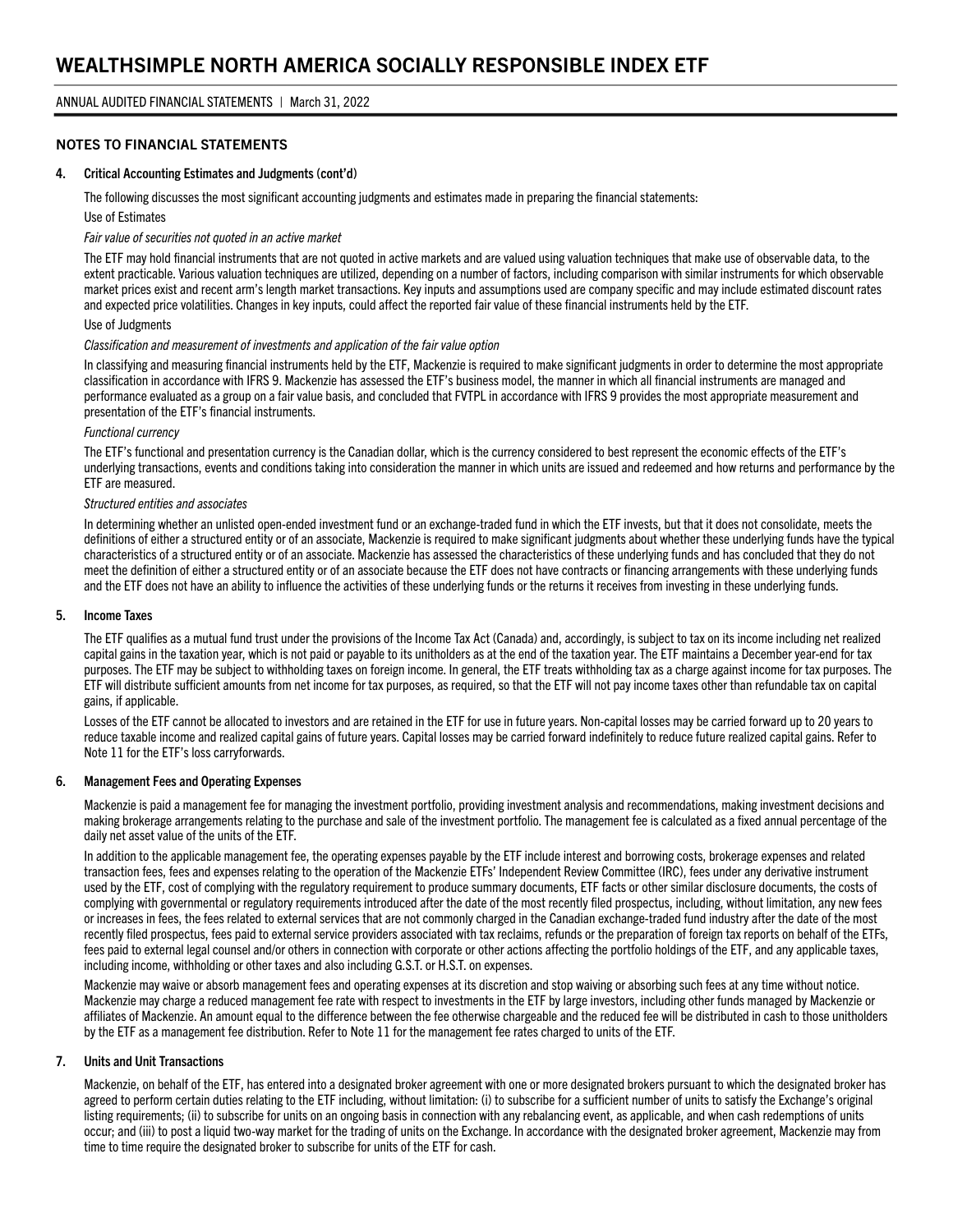#### NOTES TO FINANCIAL STATEMENTS

#### 7. Units and Unit Transactions (cont'd)

The number of units issued/redeemed for subscription/redemption orders (the "Prescribed Number of Units") is determined by Mackenzie. On any trading day, a designated broker may place a subscription or redemption order for any multiple of the Prescribed Number of Units of the ETF based on the NAV per unit determined on the applicable trading day. A trading day is each day on which the Exchange is opened for business.

Generally, all orders to purchase units directly from an ETF must be placed by a designated broker or a dealer. The ETF reserves the absolute right to reject any subscription order placed by a designated broker or a dealer. No fees will be payable by the ETF to a designated broker or a dealer in connection with the issuance of units. On the issuance of units, an amount may be charged to a designated broker or a dealer to offset the expenses incurred in issuing the units.

For each Prescribed Number of Units issued, a dealer must deliver payment consisting of: (i) a basket of securities and cash equal to the aggregate NAV per unit of the Prescribed Number of Units next determined following the receipt of the subscription order; (ii) cash in an amount equal to the aggregate NAV per unit of the Prescribed Number of Units next determined following the receipt of the subscription order; or (iii) a combination of securities and cash, as determined by Mackenzie, in an amount sufficient so that the value of the securities and cash received is equal to the aggregate NAV per unit of the Prescribed Number of Units next determined following the receipt of the subscription order.

#### 8. ETF's Capital

The capital of the ETF is comprised of the net assets attributable to unitholders. The units outstanding for the ETF as at March 31, 2022 and 2021 and units issued, reinvested and redeemed for the periods are presented in the Statement of Changes in Financial Position. Mackenzie manages the capital of the ETF in accordance with the investment objectives as discussed in Note 11.

#### 9. Financial Instruments Risk

#### i. Risk exposure and management

The ETF's investment activities expose it to a variety of financial risks, as defined in IFRS 7, *Financial Instruments: Disclosures* ("IFRS 7"). The ETF's exposure to financial risks is concentrated in its investments, which are presented in the Schedule of Investments, as at March 31, 2022, grouped by asset type, with geographic and sector information.

Mackenzie seeks to minimize potential adverse effects of financial risks on the ETF's performance by employing professional, experienced portfolio advisors, by monitoring the ETF's positions and market events daily, by diversifying the investment portfolio within the constraints of the ETF's investment objectives, and where applicable, by using derivatives to hedge certain risk exposures. To assist in managing risks, Mackenzie also maintains a governance structure that oversees the ETF's investment activities and monitors compliance with the ETF's stated investment strategy, internal guidelines, and securities regulations.

#### ii. Liquidity risk

Liquidity risk arises when the ETF encounters difficulty in meeting its financial obligations as they become due. The ETF is exposed to liquidity risk due to potential daily cash redemptions of redeemable units. In accordance with securities regulations, the ETF must maintain at least 85% of its assets in liquid investments (i.e., investments that can be readily sold). The ETF also has the ability to borrow up to 5% of its net assets for the purposes of funding redemptions and an additional 5% of its net assets for the purpose of funding distributions paid to its investors.

#### iii. Currency risk

Currency risk is the risk that financial instruments which are denominated or exchanged in a currency other than the Canadian dollar, which is the ETF's functional currency, will fluctuate due to changes in exchange rates. Generally, foreign denominated investments increase in value when the value of the Canadian dollar (relative to foreign currencies) falls. Conversely, when the value of the Canadian dollar rises relative to foreign currencies, the values of foreign denominated investments fall.

Note 11 indicates the foreign currencies, if applicable, to which the ETF had significant exposure, including both monetary and non-monetary financial instruments, and illustrates the potential impact, in Canadian dollar terms, to the ETF's net assets had the Canadian dollar strengthened or weakened by 5% relative to all foreign currencies, all other variables held constant. In practice, the actual trading results may differ and the difference could be material.

The ETF's sensitivity to currency risk illustrated in Note 11 includes potential indirect impacts from underlying ETFs in which the ETF invests, and/or derivative contracts including forward currency contracts. Other financial assets and liabilities (including dividends and interest receivable, and receivables/payables for investments sold/purchased) that are denominated in foreign currencies do not expose the ETF to significant currency risk.

#### iv. Interest rate risk

Interest rate risk arises on interest-bearing financial instruments. The ETF is exposed to the risk that the value of interest-bearing financial instruments will fluctuate due to changes in the prevailing levels of market interest rates. Generally, these securities increase in value when interest rates fall and decrease in value when interest rates rise.

If significant, Note 11 summarizes the ETF's interest-bearing financial instruments by remaining term to maturity and illustrates the potential impact to the ETF's net assets had prevailing interest rates increased or decreased by 1%, assuming a parallel shift in the yield curve, all other variables held constant. The ETF's sensitivity to interest rate changes was estimated using weighted average duration. In practice, the actual trading results may differ and the difference could be material.

The ETF's sensitivity to interest rate risk illustrated in Note 11 includes potential indirect impacts from underlying ETFs in which the ETF invests, and/or derivative contracts. Cash and cash equivalents and other money market instruments are short term in nature and are not generally subject to significant amounts of interest rate risk.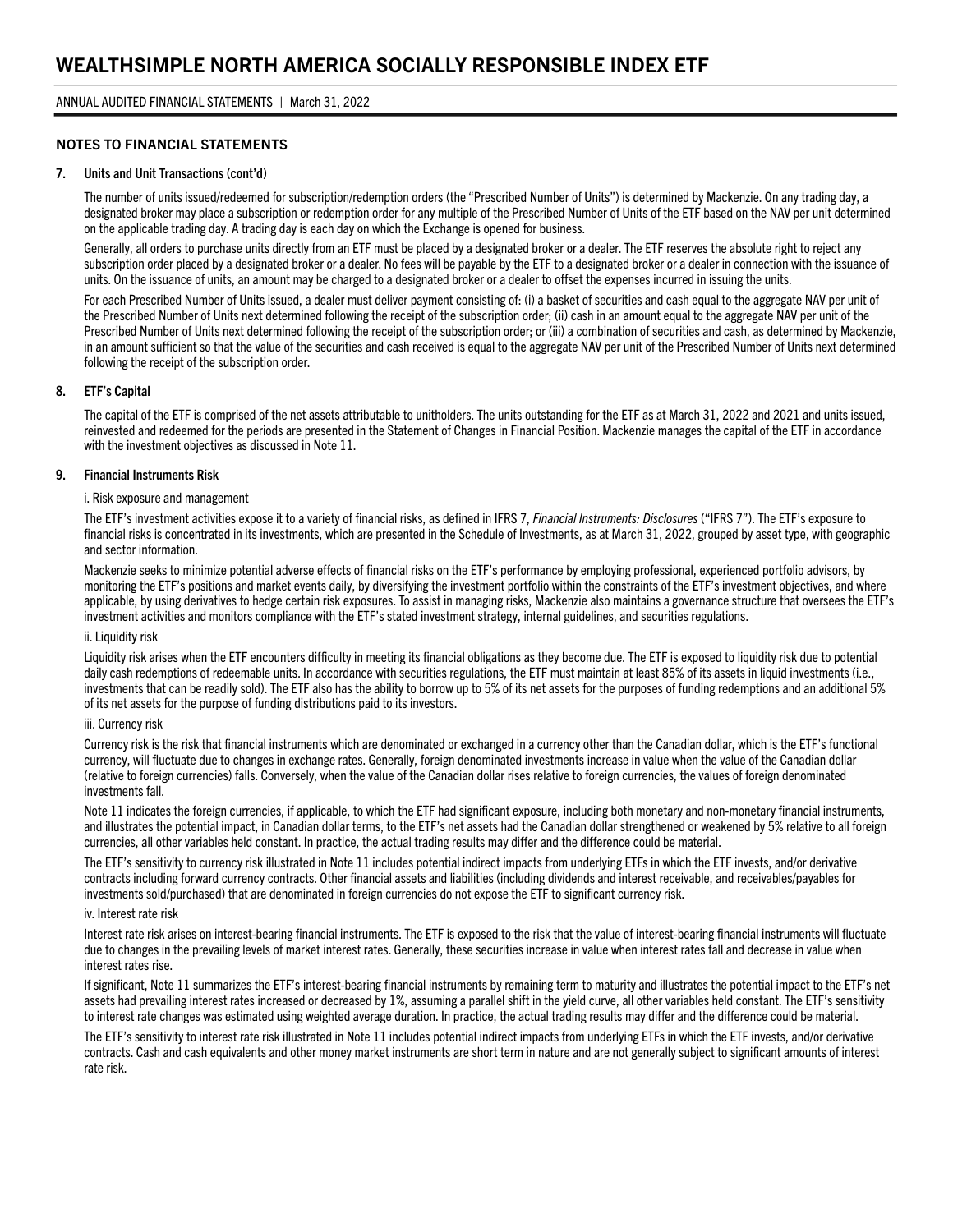#### NOTES TO FINANCIAL STATEMENTS

#### 9. Financial Instruments Risk (cont'd)

#### v. Other price risk

Other price risk is the risk that the value of financial instruments will fluctuate as a result of changes in market prices (other than those arising from interest rate risk or currency risk), whether caused by factors specific to an individual investment, its issuer, or all factors affecting all instruments traded in a market or market segment. All investments present a risk of loss of capital. This risk is managed through a careful selection of investments and other financial instruments within the parameters of the investment strategies. Except for certain derivative contracts, the maximum risk resulting from financial instruments is equivalent to their fair value. The maximum risk of loss on certain derivative contracts such as forwards, swaps, and futures contracts is equal to their notional values. In the case of written call (put) options and short futures contracts, the loss to the ETF continues to increase, theoretically without limit, as the fair value of the underlying interest increases (decreases). However, these instruments are generally used within the overall investment management process to manage the risk from the underlying investments and do not typically increase the overall risk of loss to the ETF. This risk is mitigated by ensuring that the ETF holds a combination of the underlying interest, cash cover and/or margin that is equal to or greater than the value of the derivative contract.

Other price risk typically arises from exposure to equity and commodity securities. If significant, Note 11 illustrates the potential increase or decrease in the ETF's net assets, had the prices on the respective exchanges for these securities increased or decreased by 10%, all other variables held constant. In practice, the actual trading results may differ and the difference could be material.

The ETF's sensitivity to other price risk illustrated in Note 11 includes potential indirect impacts from underlying ETFs in which the ETF invests, and/or derivative contracts.

#### vi. Credit risk

Credit risk is the risk that a counterparty to a financial instrument will fail to discharge an obligation or commitment that it has entered into with the ETF. Note 11 summarizes the ETF's exposure, if applicable and significant, to credit risk.

If presented, credit ratings and rating categories are based on ratings issued by a designated rating organization. Indirect exposure to credit risk may arise from fixedincome securities, such as bonds, held by underlying ETFs, if any. The fair value of debt securities includes consideration of the creditworthiness of the debt issuer.

To minimize the possibility of settlement default, securities are exchanged for payment simultaneously, where market practices permit, through the facilities of a central depository and/or clearing agency where customary.

The carrying amount of investments and other assets represents the maximum credit risk exposure as at the date of the Statement of Financial Position. The ETF may enter into securities lending transactions with counterparties and it may also be exposed to credit risk from the counterparties to the derivative instruments it may use. Credit risk associated with these transactions is considered minimal as all counterparties have a rating equivalent to a designated rating organization's credit rating of not less than A-1 (low) on their short-term debt and of A on their long-term debt, as applicable.

#### vii. Underlying ETFs

The ETF may invest in underlying ETFs and may be indirectly exposed to currency risk, interest rate risk, other price risk and credit risk from fluctuations in the value of financial instruments held by the underlying ETFs. Note 11 summarizes the ETF's exposure, if applicable and significant, to these risks from underlying ETF.

#### 10. Other Information

#### **Abbreviations**

Foreign currencies, if any, are presented in these financial statements using the following abbreviated currency codes:

| Currency<br>Code | <b>Description</b>          | Currency<br>Code | <b>Description</b><br><b>Currency</b><br>Code |            | <b>Description</b>           |
|------------------|-----------------------------|------------------|-----------------------------------------------|------------|------------------------------|
| <b>AUD</b>       | Australian dollars          | <b>HKD</b>       | Hong Kong dollars                             | <b>PKR</b> | Pakistani rupee              |
| AED              | United Arab Emirates Dirham | <b>HUF</b>       | Hungarian forint                              | <b>PLN</b> | Polish zloty                 |
| BRL              | Brazilian real              | <b>IDR</b>       | Indonesian rupiah                             | QAR        | <b>Qatar Rial</b>            |
| <b>CAD</b>       | Canadian dollars            | ILS              | Israeli shekel                                | <b>RON</b> | Romanian leu                 |
| <b>CHF</b>       | Swiss franc                 | <b>INR</b>       | Indian rupee                                  | <b>RUB</b> | Russian ruble                |
| <b>CKZ</b>       | Czech koruna                | <b>JPY</b>       | Japanese yen                                  | <b>SAR</b> | Saudi riyal                  |
| <b>CLP</b>       | Chilean peso                | <b>KOR</b>       | South Korean won                              | <b>SEK</b> | Swedish krona                |
| <b>CNY</b>       | Chinese yuan                | MXN              | Mexican peso                                  | SGD        | Singapore dollars            |
| <b>COP</b>       | Colombian peso              | <b>MYR</b>       | Malaysian ringgit                             | <b>THB</b> | Thailand baht                |
| CZK              | Czech koruna                | <b>NGN</b>       | Nigerian naira                                | <b>TRL</b> | Turkish lira                 |
| <b>DKK</b>       | Danish krone                | <b>NOK</b>       | Norwegian krona                               | <b>USD</b> | <b>United States dollars</b> |
| EGP              | Egyptian pound              | <b>NTD</b>       | New Taiwan dollar                             | <b>VND</b> | Vietnamese dong              |
| EUR              | Euro                        | <b>NZD</b>       | ZAR<br>New Zealand dollars                    |            | South African rand           |
| <b>GBP</b>       | United Kingdom pounds       | <b>PEN</b>       | Peruvian nuevo sol                            | ZMW        | Zambian kwacha               |
| <b>GHS</b>       | Ghana Cedi                  | <b>PHP</b>       | Philippine peso                               |            |                              |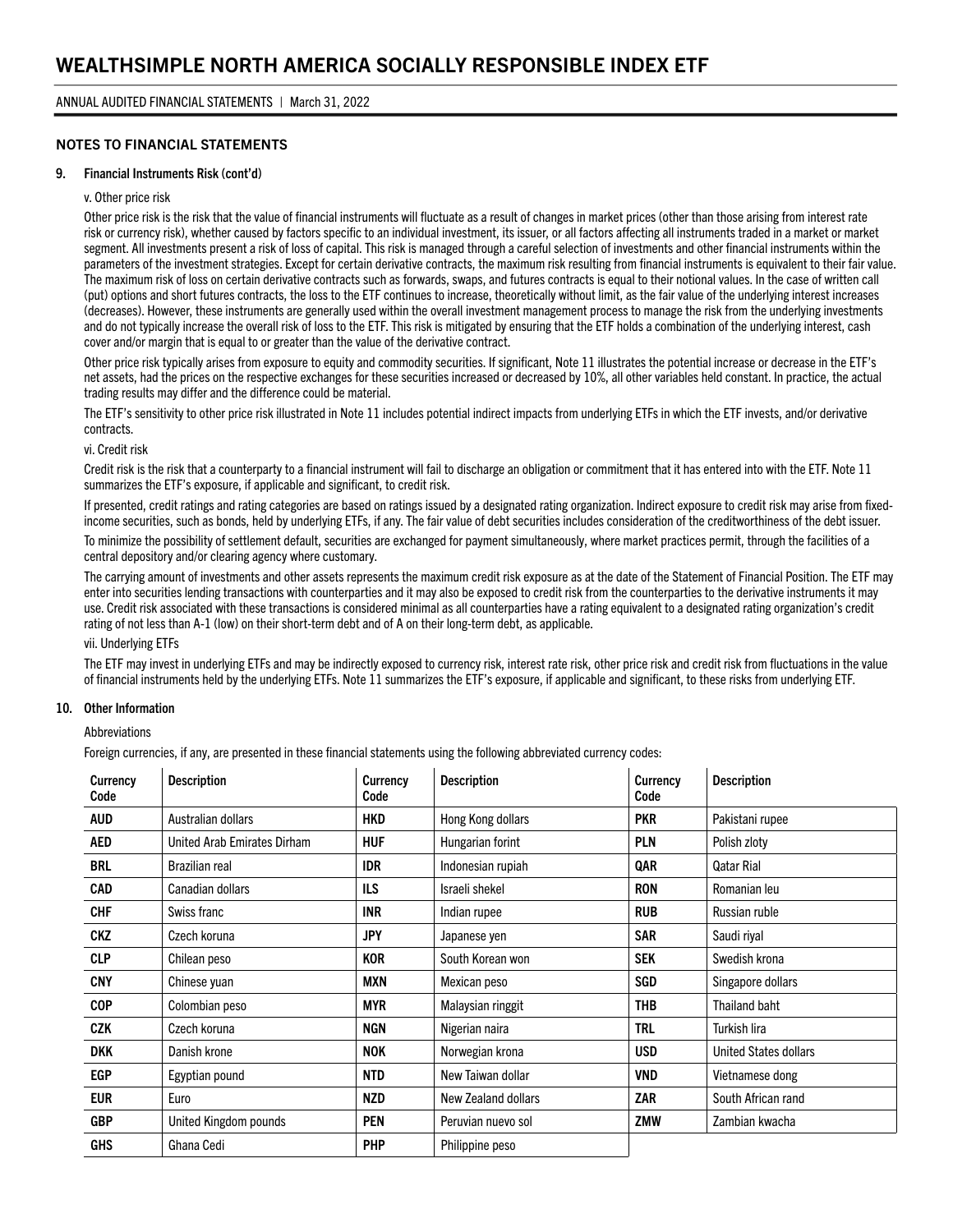#### NOTES TO FINANCIAL STATEMENTS

- 11. ETF Specific Information *(in '000, except for (a))*
- (a) ETF Formation and Series Information

Date of Formation: April 21, 2020

The ETF may issue an unlimited number of units. The number of issued and outstanding units is disclosed in the Statements of Changes in Financial Position. Series E units were listed on the TSX under the symbol WSRI. The closing market price, or the midpoint of the bid and ask prices in the absence of a closing market price, at March 31, 2022 was \$32.57 (2021 – \$30.02).

The management fee rate for Series E units is 0.20%.

As at March 31, 2022, the ETF's NAV per unit was \$32.50 (2021 – \$29.98) and its Net Assets per unit calculated in accordance with IFRS was \$32.50 (2021 – \$29.98).

#### (b) Tax Loss Carryforwards

As at the last taxation year-end, there were no capital and non-capital losses available to carry forward for tax purposes.

#### (c) Securities Lending

|                              | March 31, 2022 | March 31, 2021 |
|------------------------------|----------------|----------------|
|                              | (\$)           | (\$)           |
| Value of securities loaned   | 3.867          |                |
| Value of collateral received | 4.065          |                |

|                                      | 2022 |       |      | 2021 |
|--------------------------------------|------|-------|------|------|
|                                      | (\$  | (%)   | (\$) | (%)  |
| Gross securities lending income      |      | 100.0 |      |      |
| Tax withheld                         |      |       |      |      |
|                                      |      | 100.0 |      |      |
| Payments to Securities Lending Agent |      |       |      |      |
| Securities lending income            |      | 100.0 |      |      |

#### (d) Commissions

|                | (\$) |
|----------------|------|
| March 31, 2022 |      |
| March 31, 2021 |      |
|                |      |

(e) Risks Associated with Financial Instruments

#### *i. Risk exposure and management*

The ETF seeks to replicate, to the extent reasonably possible and before fees and expenses, the performance of the Solactive Wealthsimple North America Socially Responsible Factor Index, or any successor thereto. It invests primarily in Canadian and U.S. equity securities with the goal of achieving diversified exposure to companies that do not violate commonly held social and environmental values.

*ii. Currency risk*

The tables below summarize the ETF's exposure to currency risk.

|                                 |                            |                                                         |                                          | March 31, 2022        |                            |       |                        |     |
|---------------------------------|----------------------------|---------------------------------------------------------|------------------------------------------|-----------------------|----------------------------|-------|------------------------|-----|
|                                 |                            |                                                         |                                          | Net Exposure*<br>(\$) | Impact on net assets       |       |                        |     |
| Currency                        | <b>Investments</b><br>(\$) | Cash and<br>Short-Term<br><b>Investments</b><br>$($ \$) | <b>Derivative</b><br>Instruments<br>(\$) |                       | Strengthened by 5%<br>(\$) | %     | Weakened by 5%<br>(\$) | %   |
| <b>USD</b>                      | 403,623                    | 38                                                      | -                                        | 403.661               |                            |       |                        |     |
| Total                           | 403,623                    | 38                                                      | —                                        | 403,661               |                            |       |                        |     |
| % of Net Assets                 | 82.2                       |                                                         |                                          | 82.2                  |                            |       |                        |     |
| Total currency rate sensitivity |                            |                                                         |                                          |                       | (20, 183)                  | (4.1) | 20,183                 | 4.1 |